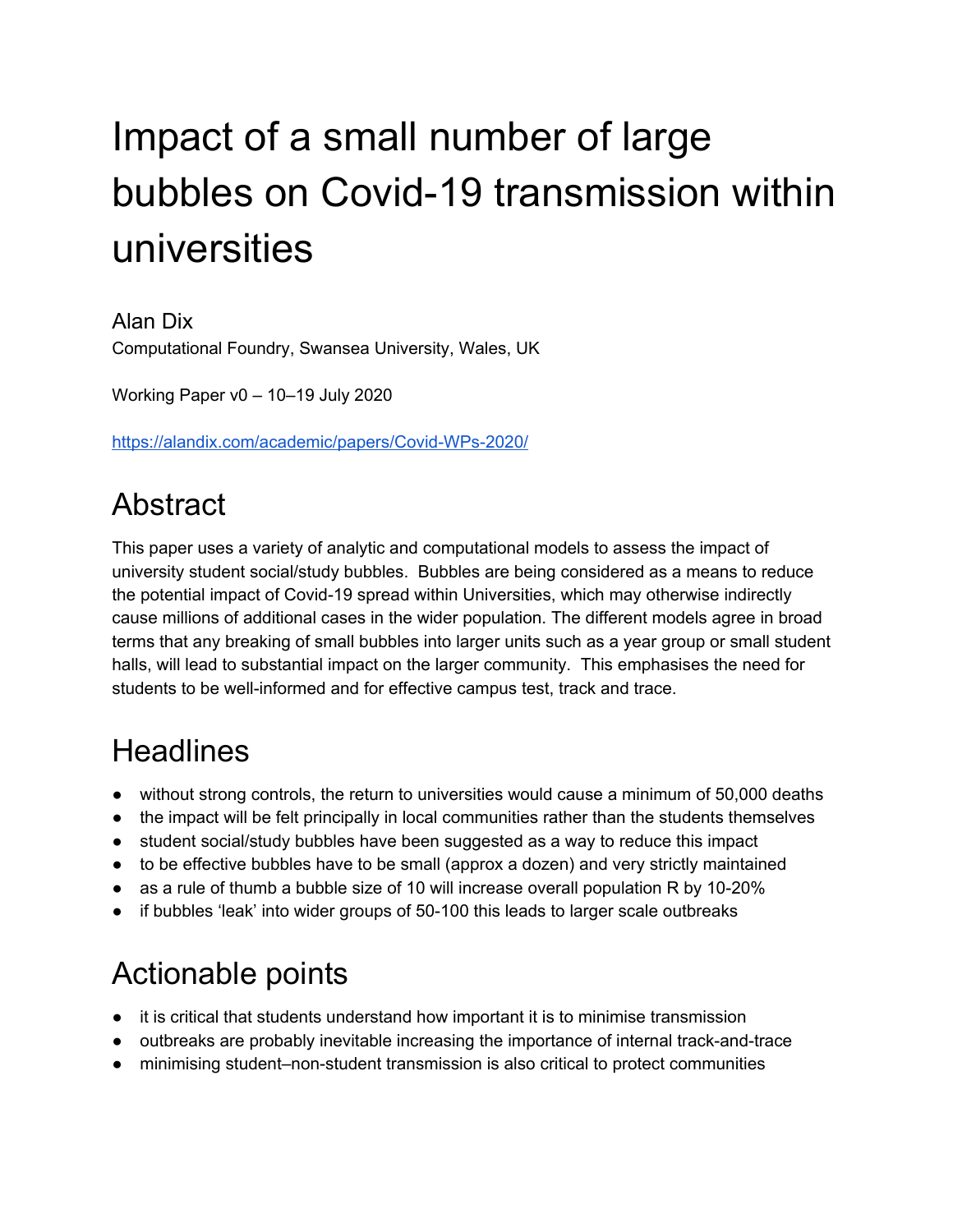# 1. Introduction

In the autumn schools and universities across the UK will reopen welcoming around two million students back to campuses across the four nations.. This reopening is critical for social, educational, and economic reasons (e.g. see [WFA20]). However, it does carry risk.

The current UK central government Covid-19 strategy is to reduce the rate of transmission, but not eradication. Given this policy, large gatherings, especially over protracted periods, have the potential to create large, hard to control spikes. Universities fall into this category and without mitigating measures the autumn return could cause thousands of death and/or local or national lockdowns.

If no controls are exercised on campuses, then a rough but optimistic calculation based on the student body size and low figures of R means that the return to campus would cause an additional 50-60,000 deaths across the country, mostly amongst the elderly and vulnerable. In practice, outbreaks in universities would have even larger localised effects and lead to local lockdowns and/or quarantining of campuses. (see section 2.1)

Whether in terms of deaths or draconian measures, this scale of impact is clearly unacceptable, even given the clear benefits, and so universities are actively seeking ways to mitigate and control spread on campus and between campus and outside population.

Even this level of rough calculation offers ways of considering mitigations. These are effectively of two kinds:

- 1. Reducing spread within campus this is the main focus of the modelling within the rest of this working paper.
- 2. Limiting the spread into wider society, effectively treating the university as a large self-quarantine unit.

Both of these are important and interact.

Universities are establishing guidelines to minimise spread within the university body including increasing hygiene, greater use of online materials and social distancing within any col-located interactions [UUK20a].

However, students normally have far closer day-to-day social interaction than general society including shared accommodation, and many social activities. This is known to give rise to infections notably the regular phenomenon of 'freshers' flu' as well as more occasional meningitis outbreaks. One suggestion to limit the impact of this is to encourage students to form social and educational bubbles, whereby groups of students on the same course are housed with one another in student accommodation and attend the same tutorial groups etc.,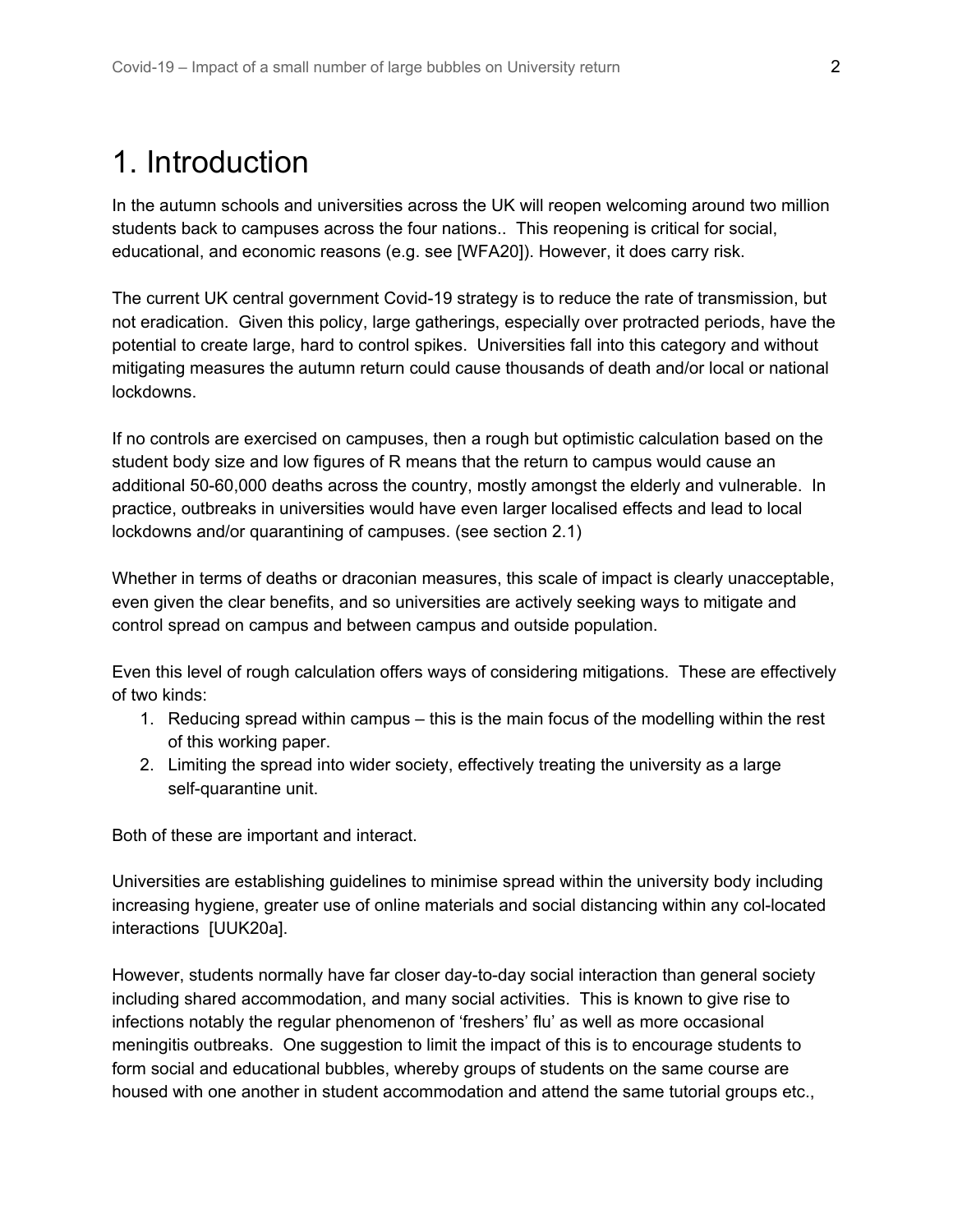thus limiting outbreaks to the bubble in the same way that lockdown has for ordinary households.

However, even if bubbles are effective at limiting direct between-student spread, indirect spread through the wider population may 'break' social/study bubbles leading to runaway infection. This emphasizes the dual interacting role of both kinds of mitigation above.

These student bubbles have some similarities with super-spreaders and super-spreading events, which can have major short-term and localised impact on Covid-19 control and are well studied. There are also studies of the impact of widespread small bubbles (e.g. paired households) [LW20]. However, this working paper considers relatively small numbers (1 or 2% of population) of relatively large bubbles (10 or more). Figure 1 places this work in relation to other scales of bubble-modelling.



**Figure 1. Orders of magnitude of bubble sizes and frequency**

The next section presents the initial order-of-magnitude estimates of the impact of unrestrained campus re-opening (socially distanced, but not 'bubbled') and also discusses in informal terms the two flows of infection within the student body and to the wider population. This is then followed by detailed analytic modelling of large bubbles in Section 3 and computational modelling in Section 4.

Section 2 will refer forward to the detailed modelling sections, but is presented first in order to give a qualitative understanding of the issues feeding into the models and also to offer an overview for the non mathematical reader.

Note that section 3 and 4 deliberately choose the simplest model possible to study the relevant effects. This makes it easier to avoid errors (easy to make in this kind of work) and also easier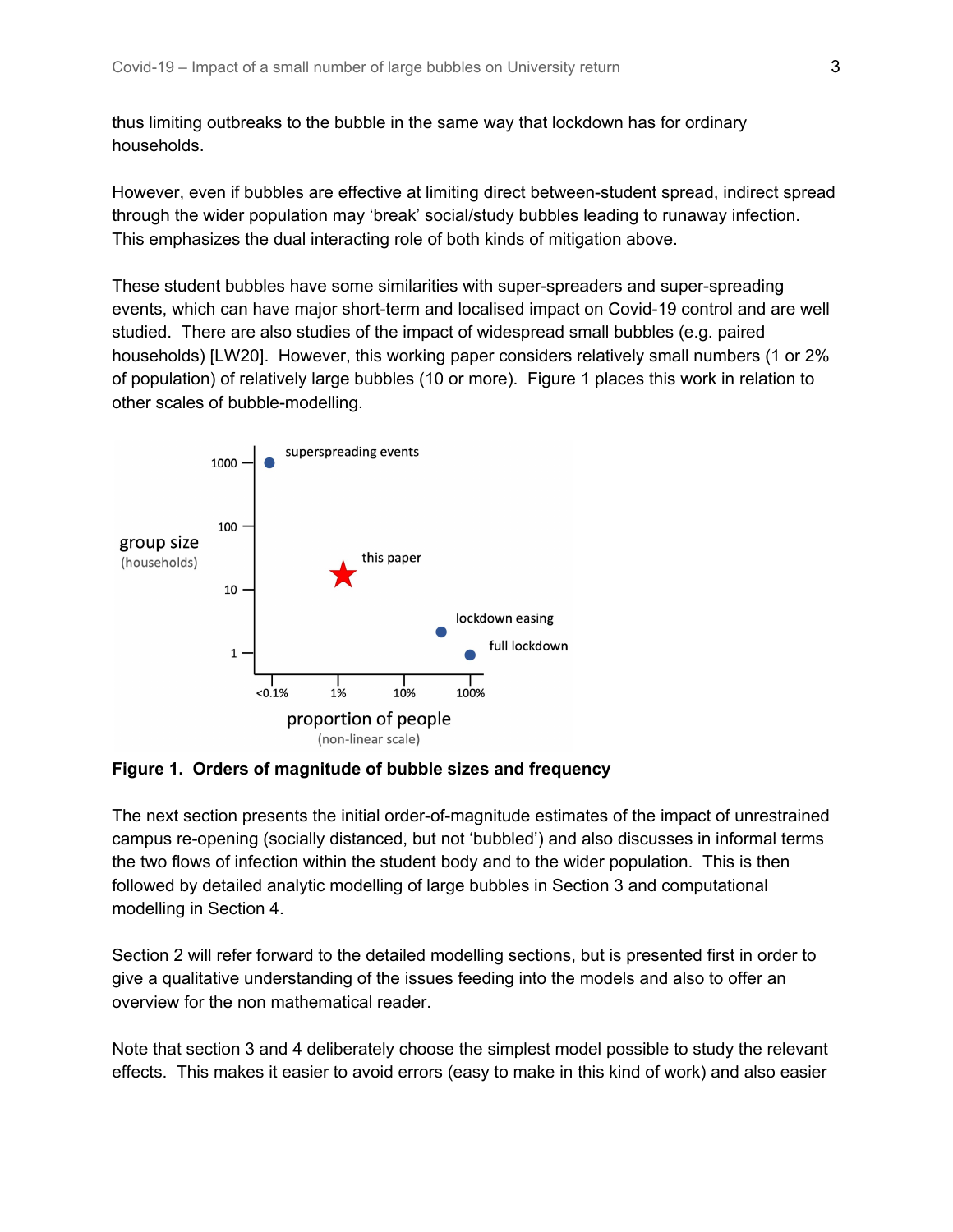to comprehend the broad processes and hence easier to look at potential mitigation and control strategies.

In addition, I hope that these models will be suitable raw material for exercises for mathematics or computer science students. This is in the hope that by understanding the reasons for different control measures on campus and the dangers if these are flouted, these students can become advocates amongst their peers.

### 2. Initial discussion

#### 2.1 Rough impact estimate

To gauge a round figure for the potential impact of University returns, let's assume all efforts to limit spread within campuses fail. The current (July 2020) infection rate in the UK is around 1 in 2,300 [ONS20b]; although this will reduce somewhat by autumn 2020, this still means that every campus will be 'seeded' by at least some infections . Even a relatively small within-campus R of 3 (the approximate pre-lockdown figure for the UK), would effectively mean that a single seed will saturate the campus over a period of a term (R=3, inter-infection period  $\sim$ 3.5 days =>  $\sim$  10 times increase per week).

In the UK in 2018-2019, there were 2.38 million students of which 1.9 million were UK students [UUK20b]. If, as is hoped, most of the UK students do attend university in the coming year, then this accounts for around 2.5% of the UK population. These effectively form a seed infection for the rest of the population, just as winter flu season hits and wet weather makes social distancing harder. The student body itself would be expected to have relatively low health impacts and mortality especially if vulnerable students choose to study remotely. The main impact will be on the wider population (see also [ULHES]).

It is arguably optimistic to believe that social distancing plus track and trace can keep the general population R below 1 during this period, but optimistically we could look at general population R figures of between 0.7 and 0.9, as was achieved during lockdown. Crucially, spread within the population means that initial seed cases led to *cumulative consequences* in both the short and long term.

On the *most optimistic* side, an R of 0.7 means that each seed case leads to an additional 2.3 cases on average (1/(1-R)-1), that is between 5% and 6% of the general population will become infected due to the university impact. This is as many as during the whole of the 'first wave' of Covid-19 in the UK, which the NSO estimate to have caused approximately 50,000 deaths at 1st May [BBC20] and approximately 60,000 by the end of June [ONS20].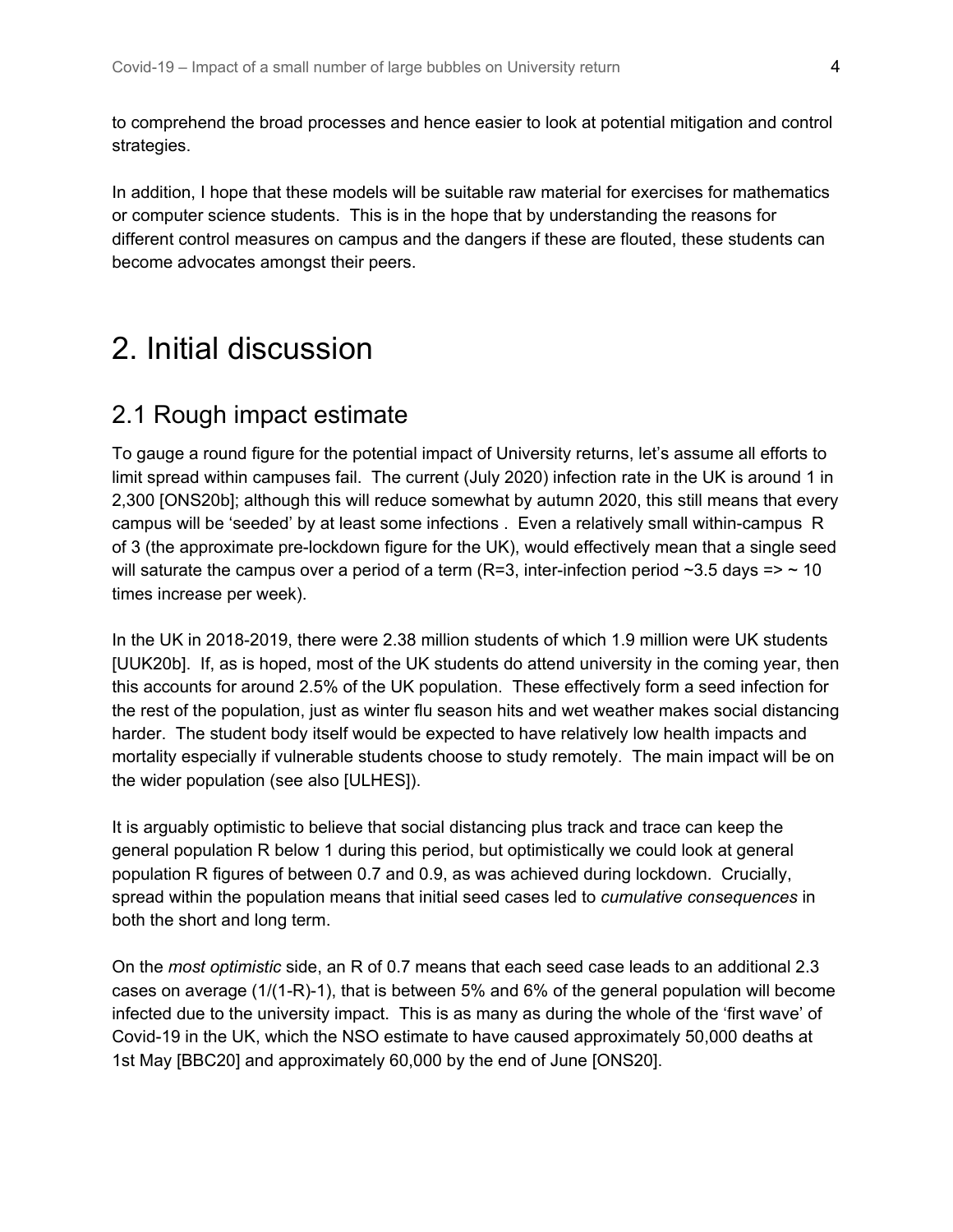On the *less optimistic* (but far from pessimistic) side an R of 0.9 means 9 additional cases for each seed case, that is 22.5% of the population eventually infected due to the student body, with around half of these within the winter flu season. If unaddressed this would clearly overwhelm the health system and lead to mass fatalities. In practice the impact would be first seen locally and lead to localised lockdowns of university towns, so the eventual mortality may well be no larger than the most optimistic case, but with widespread effects on the economy and society.

If, as is possible during the winter period, the general population R rises above 1, then there will be effectively slower or faster exponential growth in society anyway. This may be mitigated by increased efforts to track and trace or local semi-lockdown measures. In such a scenario, additional seeding on the scale that universities pose, will exacerbate the situation and may render less draconian measures ineffective.

#### 2.2 Reducing within-campus spread

One of the ways within-campus spread may be managed is by grouping students into social bubbles with relatively large internal contact, but reduced contact between student bubbles. In addition, there are also a variety of legitimate and illegitimate activities that have a similar effect of bringing a relatively small proportion of the population together into 'super-bubbles' of tens or larger. This includes certain kinds of factories where social distancing is hard, pub-lock-ins, and groups of young people congregating informally.

This paper uses a variety of simple analytic and computational models to explore the impact of small numbers of large bubbles. Informally the immediate effect of the large bubble is to rapidly increase the rate of infection *within* the bubble, but of course those effects soon leak out. Effectively a bubble of size n has the impact of increasing the societal infection rate in a somewhat similar way to a super-spreader with n times as many contacts as normal.

The analytic modelling in sections 3 will use this analogy with super-spreaders and techniques of two-timing used in nonlinear differential equations to look at early spread (when the number of cases is low) and how bubble size impacts the effective societal R factor.

Given the use of multi-household bubbles as a way to open-up strict lockdown in a controlled fashion, there has been considerable interest in the impacts of this including mathematical modelling [LW20]..

However, the modelling of multi-household bubbles assumes a relatively high proportion of the population in relatively small bubbles. In contrast, for universities we are thinking about a relatively small (but not insubstantial) proportion of the population in relatively large bubbles.

The size of the university bubble is critical. Some suggestions are of bubbles of around a dozen students that are housed together on campus and share common tutorial groups, lectures etc.,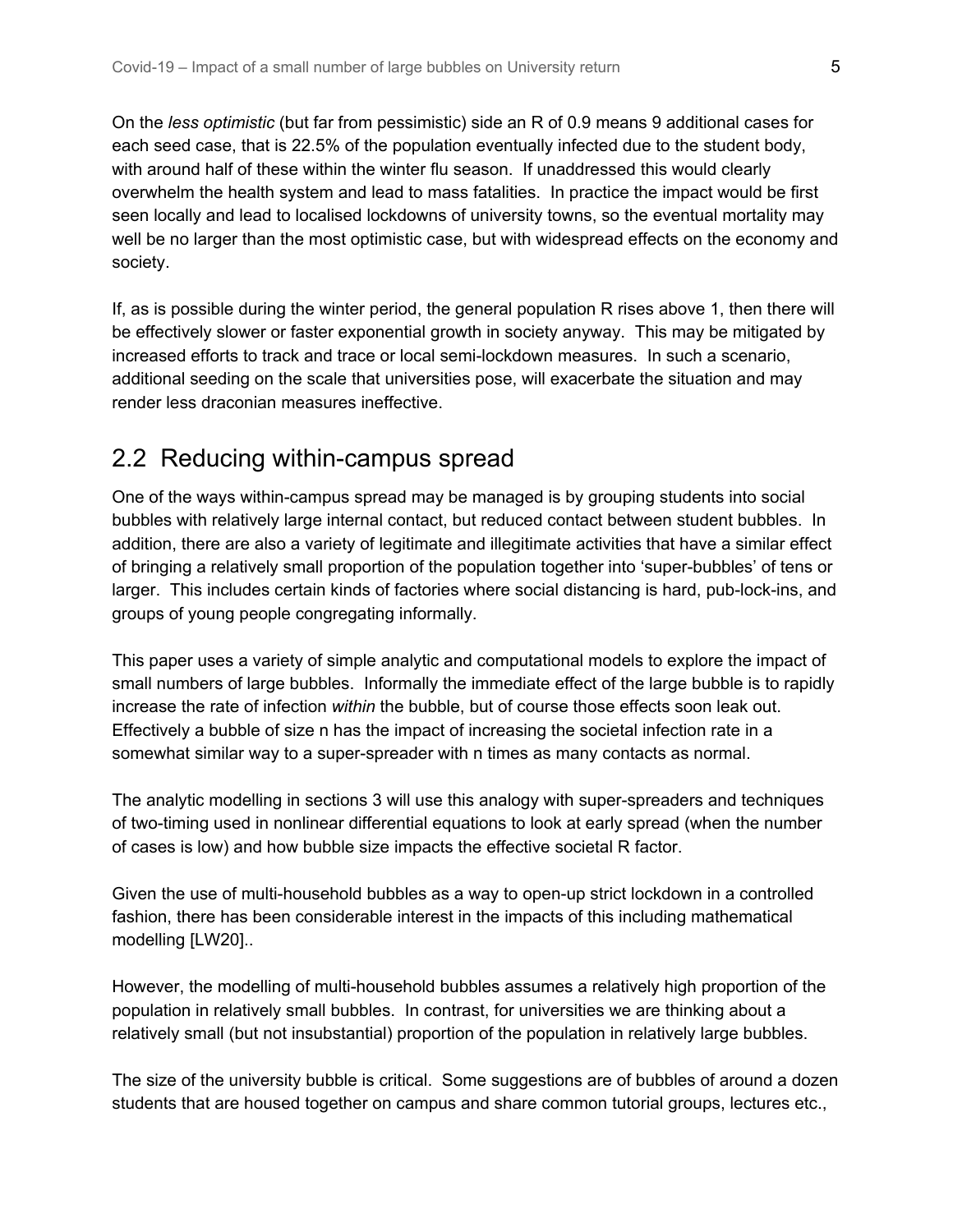so that within bubble spread is expected to be extremely high, but between bubble spread is controlled.

The computational modelling will focus on order-of-magnitude bubble sizes of 10, 100, and 1000 corresponding roughly to the proposed 'social and study' bubbles, a typical year group within a course, and the overall students within a broader subject area or building on campus. The next order of magnitude 10,000 is effectively unconstrained growth and dealt with adequately by the rough calculations in section 2.1.

As well as helping to control infection, bubbles will help efforts to track and trace once cases are discovered. This will be especially important amongst students who are more likely to be asymptomatic. This and other forms of additional measures are not modelled in detail, but the impact of larger bubbles, cross-bubble contamination is substantial which emphasises the importance of such measures.

### 2.3 Limiting the spread between campus and wider society

Most of the modelling in this working paper will assume that spread between students and other members of the population will be at the 'normal' population level of contact. This might be an overestimate of cross-infection (especially for self-contained out-of-town campus universities) as students are largely interacting with one another, or might be an under-estimate (especially for city or multi-campus universities) as students will need to travel a lot on public transport between halls and campuses, eat out, and maybe be more 'risky' in terms of night-life, etc.

However this potential cross contamination is crucial for two reasons.

- 1. The major impact in terms of fatalities is likely to be in the general population, both because of amplification effects of any non-zero population R, and because the mortality rate is far higher in the broader population (~1%) than students (<0.1%).
- 2. Feedback effects back-and-forth between students and wider society amplify infection rates.

The former is well understood since early figures of differential risk emerged from Wuhan and have been confirmed by further studies and are evident in university modelling both within this paper and elsewhere [ULHES].

Feedback effects can be harder to understand and Figure 2 summarises the main flows between student body and the wider population: (i) the rapid growth within the student body leads to (ii) seeding of the wider population and then (iii) cumulative growth given any non-zero R; the higher population incidence then (iv) causes cross infection back into the student body.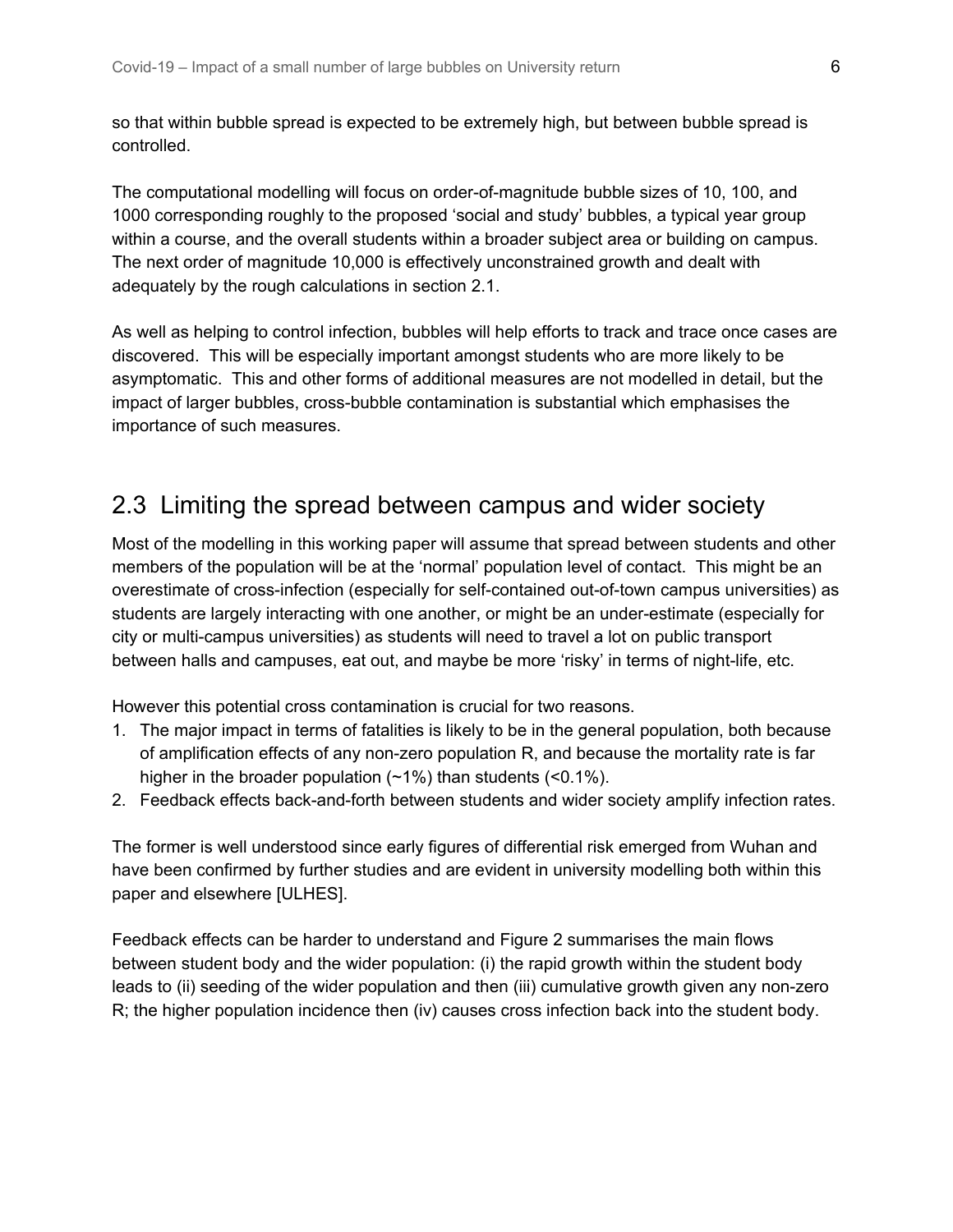

#### **Figure 2. Feedback effects between students and wider population**

In general the rates of growth in a dynamical system are driven by the most powerful feedback loop. In the worst cases of intra-student transmission, the internal feedback (i) is so rapid the external effect is negligible. However, we will see (section 4.3) that where student bubbles restrict growth on campus, the external feedback loop effectively breaks the bubbles from the outside and drives growth.

#### 2.4 Locality and disproportionate impact

The modelling here will assume perfect mixing outside campus, as in everyone in the population is equally likely to infect any other person. However, in reality there are strong geographic effects and university students are a much larger proportion of the population of the areas in which they reside.

For example there are nearly 100,000 university students in Manchester compared with a population of 500,000, that is nearly 20% as opposed to 2.5% national figure, in Aberystwyth students are ⅓ of the term time population and in St Andrews students outnumber the rest of the population of the town.

This locality effect could be positive at a national scale as any runaway outbreaks can be detected and contained more rapidly. Furthermore it reduces cross-seeding between universities. However, the impact on the communities within which they reside will be proportionately greater, both in terms of potential infection risk and the likelihood of requiring emergency lockdowns.

In addition, however there are negative consequences beyond the locality. The greater the proportion of the student population, the stronger the student–population feedback effect (Figure 2.iv) leading to faster overall growth in numbers infected.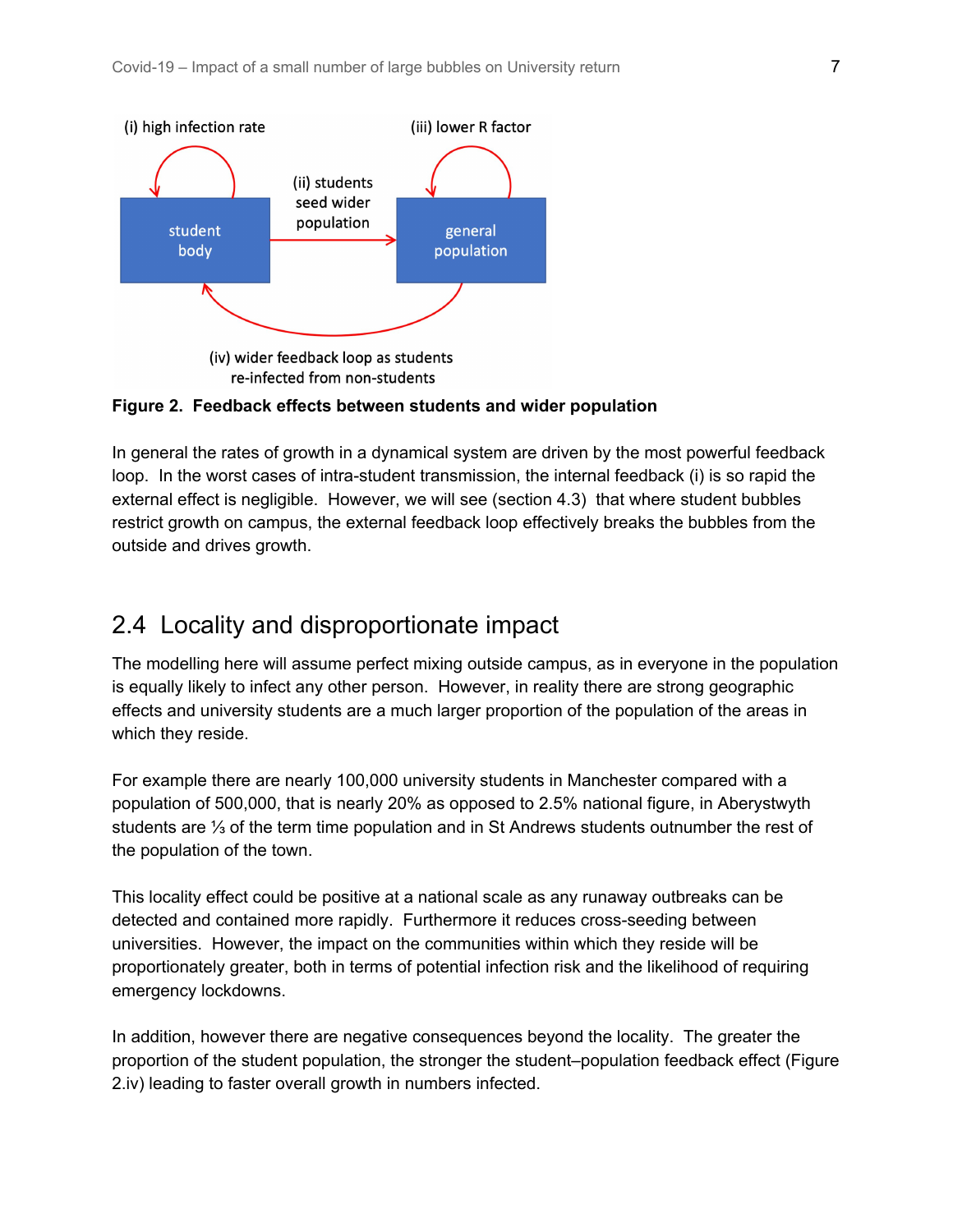Crucially urban and lower-tariff universities may tend to have a higher proportion of live-at-home students in communities already likely to be disproportionately affected by Covid-19 (higher social deprivation, higher BAME proportion). It will be far harder to control student-population spread in such circumstances.

### 3. Analytic models of early spread

The author's first introduction to the impact of large bubbles was driving through a village just before lockdown and noticing approximately 20 young people gathered, not unsurprisingly without appropriate social distance. The question that came to mind was how significant this kind of grouping would be. Clearly if one of the young people were infected, it would rapidly spread within them as a group and then to their families, but if this teen-age super-bubble is still a relatively small proportion of the overall village population, how much effect does that have on the community as a whole?

As noted earlier, one way to think of these groups is rather like super spreaders. Treat the group as a single supra-individual (if one is infected they are all infected) but with n times the number of contacts as an average person.

Note that this analogy is a form of 'two timing' method as used in nonlinear differential equations. We have a fast time scale when the virus spreads within the group and then a slower timescale at which within-group spread is considered instantaneous and in which we model wider population growth. Given transmission within a group is not really instantaneous, we have to do some later adjustments to interpret the results.

We'll first look at simple individual super-spreaders, then the group-scale modelling, and finally the adjustment process.

#### 3.1 Super-spreaders

In the early days of the Covid-19 outbreak, there was considerable discussion of super-spreaders and also super-spreading events. Both of these vastly increase the variability of infection, increase the likelihood of localised or short-term overload of the health service and make track and trace very difficult. However, they are relatively easy to control and to some extent 'average out' if they are sufficiency infrequent in society.

In the early spread of a disease the number of infected people is driven by a simple linear equation giving rise to linear growth: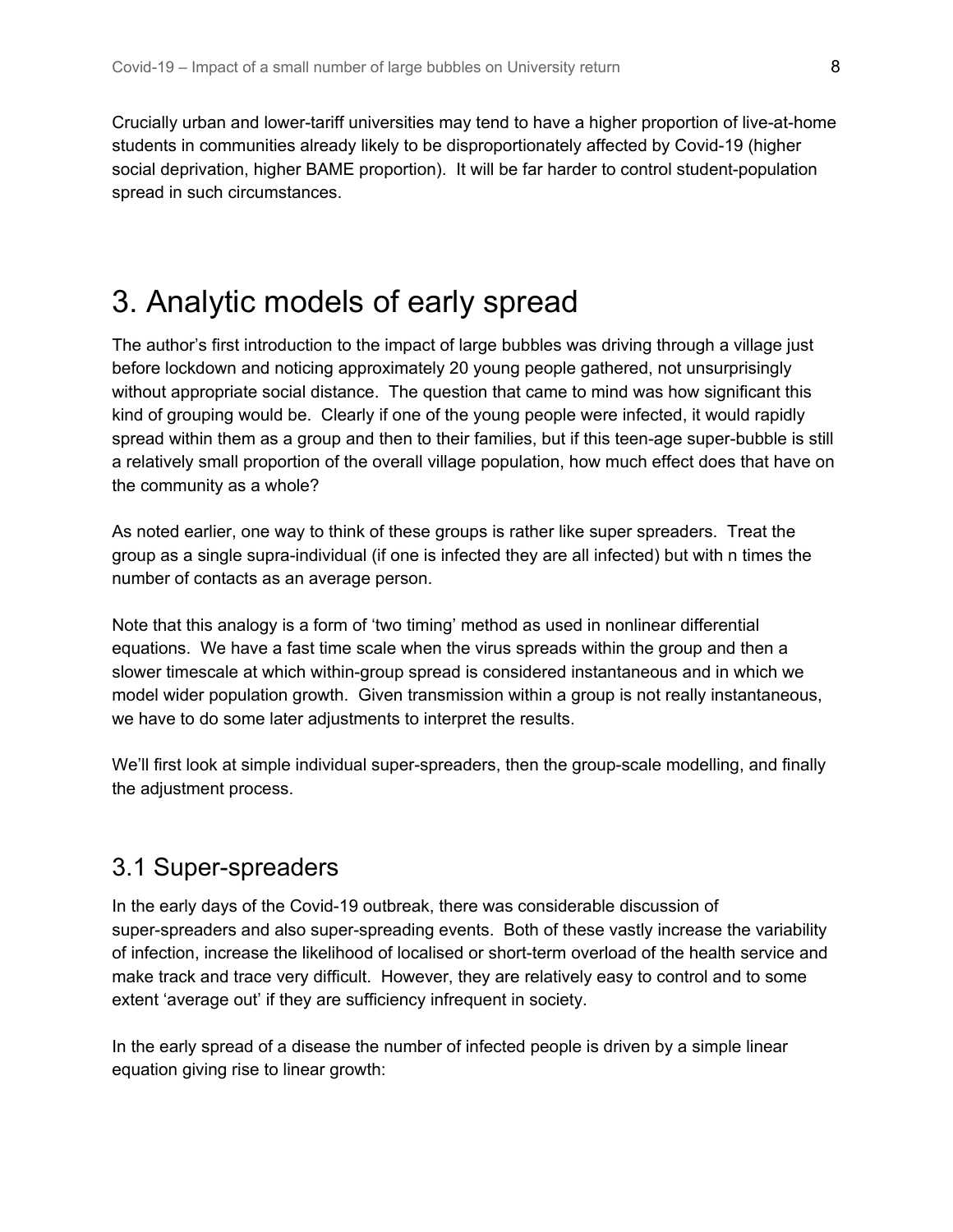dl/dt =  $\gamma$  |  $I = exp(y t)$ 

so

where  $\gamma$  is the new infection rate ( $\alpha$ ) minus the recovery rate ( $\beta$ ).

Given an initial seed infection, the total number of new infections (R) due to this is:

$$
R = \alpha \int_{0}^{1} exp(-\beta t)
$$
  
=  $\alpha/\beta$ 

Let's say that a proportion p of the population are superspreaders and that these infect k times as much as the general population ( $k \alpha$  vs  $\alpha$ ).

So the total newly infected people are:

$$
d \mid new/dt = \alpha \left( \mid pop + k \mid ss \right)
$$

Of these 1-p will be normal population and p of them superspreaders, so:

d  $\log$  / dt = (1-p) d  $\log$  d  $\log$  dt  $\beta$   $\log$  pop d  $\lfloor$  ss / dt = p d  $\lfloor$  total / dt -  $\beta$   $\lfloor$  ss

Together we get the simple vector equation:

d ( I pop, I\_s) / dt = (1-p) 
$$
\alpha
$$
 [ (1- $\mu$ ) k ] ( I pop, I\_s)   
 [  $\varepsilon$   $\varepsilon k - \mu$  ]  
where  $\varepsilon = p/(1-p)$   
and  $\mu = \beta / ((1-p)\alpha) \sim 1/R$  (note if  $\mu > 1$  the R < 1 and the infection dies)

Solving for eigenvalues of the matrix  $(\lambda)$ , we get:

$$
0 = (1 - \mu - \lambda) (\epsilon k - \mu - \lambda) - (1 - \mu) (\epsilon k - \mu)
$$
  
=  $\lambda^2 2 - (1 + \epsilon k - 2\mu) \lambda$ 

So

 $\lambda = -\mu$  or  $\lambda = 1 + \epsilon k - \mu$ 

The larger value is the major growth and when multiplied by  $(1-p)$   $\alpha$  gives us an overall growth rate of ((1-p) + pk)  $\alpha - \beta$ . recalling that R =  $\alpha/\beta$ , that is the overall growth rate is exactly the weighted average of the different growth rates of individuals.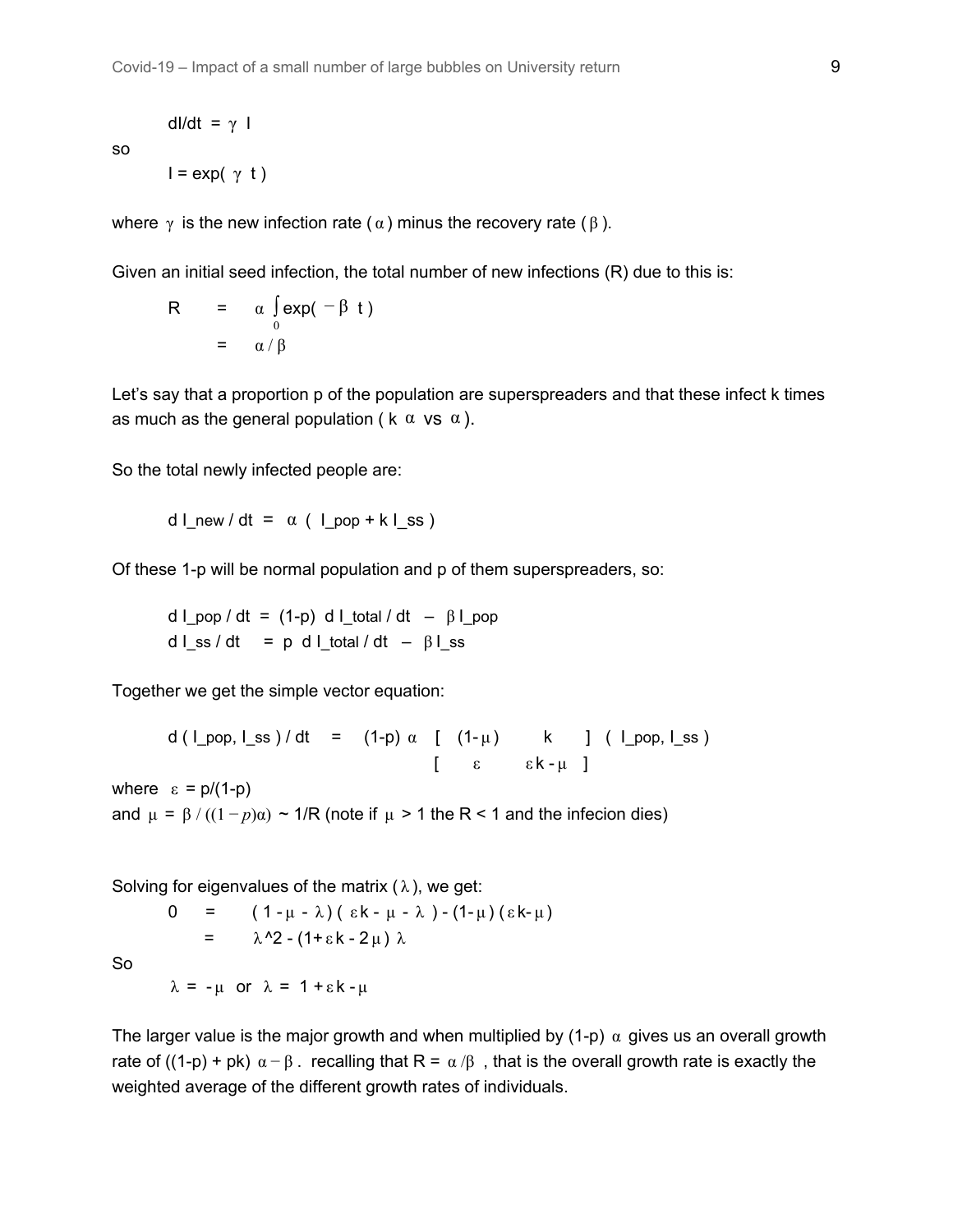#### 3.2 Large bubbles

We'll assume that a small proportion p of the population are in bubbles of size n. Taking a two timing model, we assume that if any member of a bubble is infected, then the rest are instantaneously infected also.

We can translate this directly into a superspreader model, by treating each bubble as a supra-individual who spreads at a rate n times faster (as there are n people in the group). There are only 1/n of these groups, so the effective p is also smaller by a factor of 1/n. Given the critical factor was pk, this initially looks like the bubbles have an insubstantial effect. However, the analogy is not perfect as (critically) a bubble is n times as likely to be infected as a single individual.

Instead, we can use a similar derivation for the superspreader, with each individual separately, but take into account group spread as a separate step.

The total newly infected people are:

d I new / dt =  $\alpha$  ( I pop + I bub )

Note that here we assume individuals in a bubble are no more or less risky outside their bubble, so they have no additional spread.

As before (1-p) of these are in the general population::

d I\_pop / dt =  $(1-p)$  d I\_new / dt -  $\beta$  I\_pop

However, for each initially infected person in a bubble immediately the whole bubble of n is infected:

d  $\vert$  bub / dt = n p d  $\vert$  new / dt -  $\beta$   $\vert$  bub

The simple vector differential equation now becomes:

 $d ( l\_pop, l\_bub ) / dt = (1-p) \alpha [ (1-\mu) 1 ] ( l\_pop, l\_bub )$ [ εn εn-μ ] where  $\varepsilon = p/(1-p)$  as previously and  $\mu = \beta / ((1-p)\alpha)$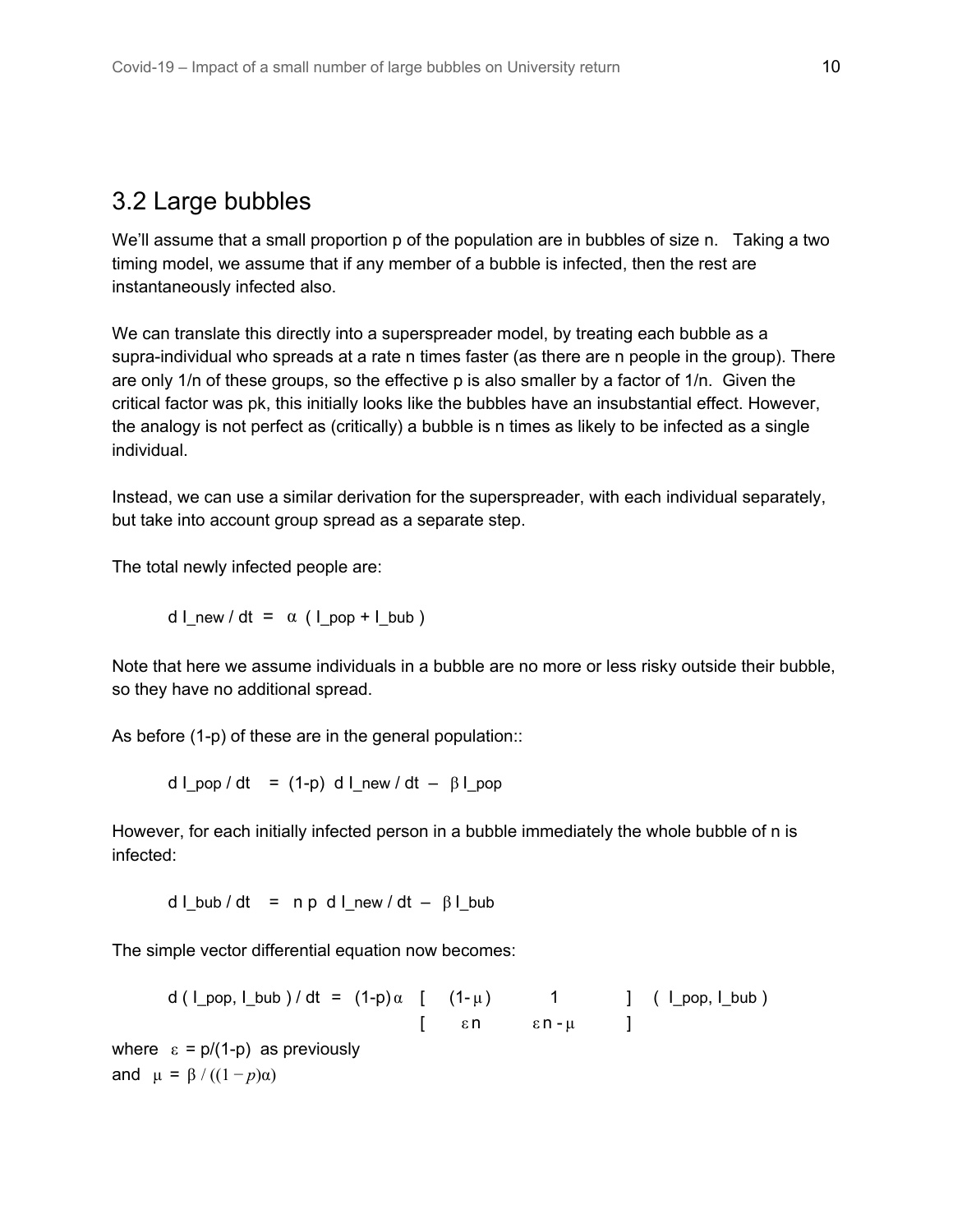Although this is slightly different from the superspreader equation, it is essentially the same and so again, solving for the eigenvalues  $(\lambda)$  of the matrix, we again get:

$$
\lambda = -\mu \text{ or } \lambda = 1 + \epsilon n - \mu
$$

That is an overall growth rate  $((1-p) + pn)$  times larger than it would otherwise have been. Given p is small and n is large, this is approximately  $(1 + pn)$ .

#### 3.3 Impact on R value

We saw that both superspreaders and large bubbles increase the effective R value by a proportion that is the weighted average of their frequency and the underlying population growth rate.

For the superspreaders these equations are fairly accurate. The real process is discrete and probabilistic, rather than driven by real-valued differential equations. In the very earliest stages of spread, or for effective track and trace when levels of infection have been reduced sufficiently, the stochastic nature of infection and in particular the additional variation driven by superspreaders are very important, and so different analytic methods are used. Also at later stages of epidemic spread, when there are significant numbers of resistant individuals, the equations need to be modified, for example with a SIR model, which we will use later in section 4. However, for mid-early stages the differential equations are likely to be a good fit.

For large bubbles however, we need to perform some adjustments. While the additional contacts of a superspreader will happen within the normal period of infection (before the carrier becomes symptomatic or recovers). In contrast, the two-timing approach, which assumes within-bubble infection is total and instant, is a more substantial approximation.

For classic uses of two timing the additional terms that are modelled by the slow change are over many timescales of the faster phenomenon, for example, models of precision of orbits. However, here the spread within bubbles is faster than within the population, but not so much faster.

Thinking of the order of magnitudes for the university case: 10, 100, 1000. It is reasonable to assume that spread within the immediate socal bubble happens within a single cycle of infection, but spread to 100, 1000 probably take 2 and 3 cycles respectively.

Thinking about the first subcase. Over two cycles of infection (approximately a week) the single bubbled spreader could be treated as 'instantly' becoming 10 times the start of week infection, but the effective 'R' this should be compared with is the number of people infected over two cycles, that is R^2. That is instead of a multiplier of (1+np), it would be  $\sqrt{1 + np}$ . Similarly, if we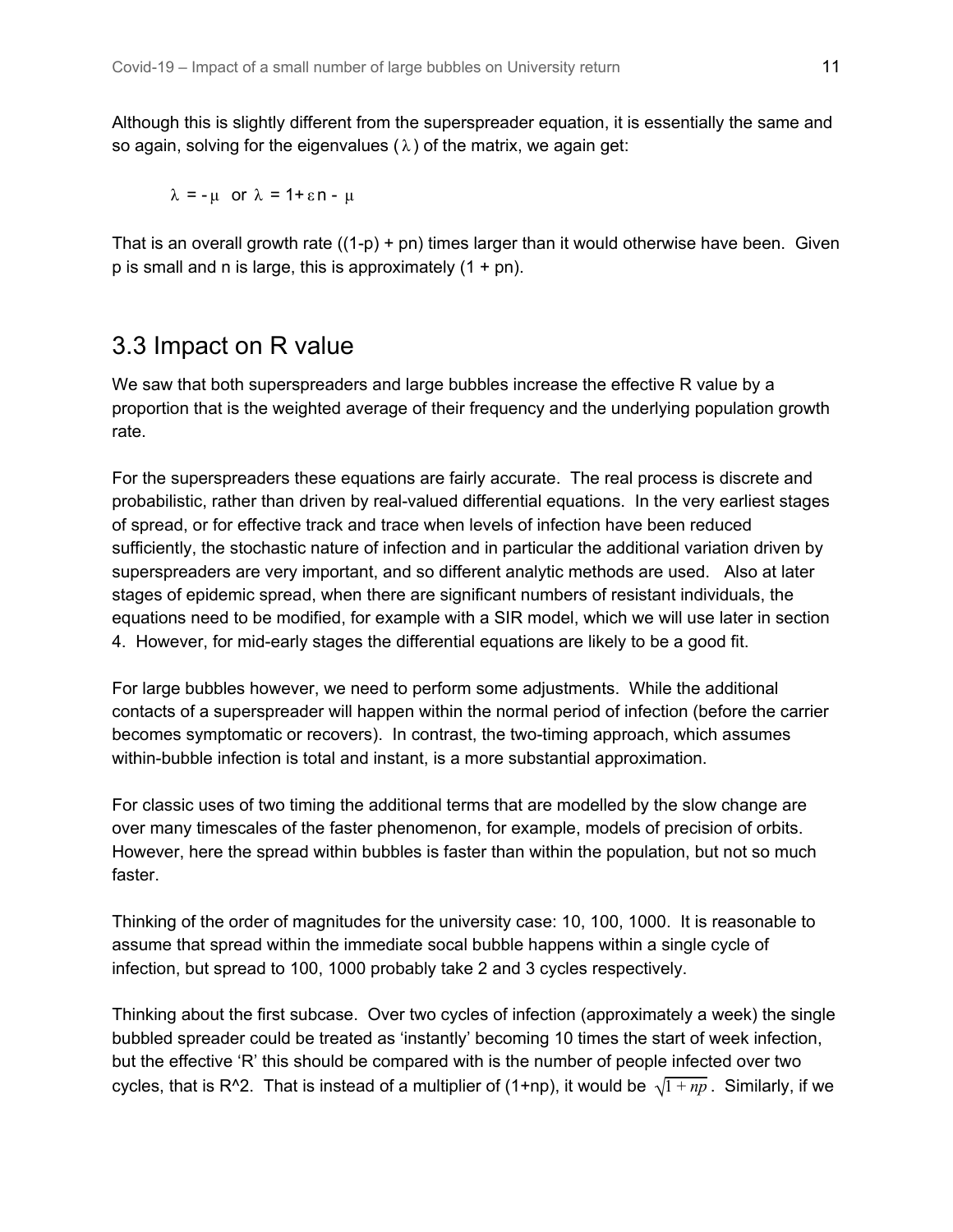assume the first order bubbels break down and infect the next (100), we need to cube root 1+np, and so on.

Table 1 shows this tabulated for the three orders of magnitude (r) showing the overall increase of the population R. Table 2 does similar calculations, but adds two cycles in each case, that is 'averaging out' the fast growth for 1 order of magnitude over 3 cycles, second order of magnitude over 4 cycles and the third over 5 cycles. Finally Table 3 takes an even more concervatve approach for the larger bubble sizes and averages out the within-bubble growth over twice the expected bubble saturation time, that is 2, 4 and 6 cycles respectively.

| Table 1 – proportionate increase in population R (1 cycle added) [MD1] |      |        |                 |          |  |  |
|------------------------------------------------------------------------|------|--------|-----------------|----------|--|--|
| r                                                                      | g^r  | $1+np$ | R'              | increase |  |  |
| -1                                                                     | 10   | 1.2    | 1.09544512 10%  |          |  |  |
| 2                                                                      | 100  | 3      | 1.44224957 44%  |          |  |  |
| 3                                                                      | 1000 | 21     | 2.14069514 114% |          |  |  |

*Assumes 2% of population in bubbles, and*

*r= order of magnitude, g^r is maximum bubble size, and*

*R' = proportionate change in overall population R value*

*This calculation is based on adding 1 cycle to within-bubble saturation time*

| Table 2 – proportionate increase in population R (2 cycles added) [MD1] |  |  |  |
|-------------------------------------------------------------------------|--|--|--|
|                                                                         |  |  |  |

|               | g^r  | $1 + np$ | $R^r$          | increase |
|---------------|------|----------|----------------|----------|
|               | 10   | 12       | 1.06265857 6%  |          |
| $\mathcal{P}$ | 100  | 3        | 1.31607401 32% |          |
| 3             | 1000 | 21       | 1.83841629 84% |          |

*Assumes 2% of population in bubbles, and r= order of magnitude, g^r is maximum bubble size, and R' = proportionate change in overall population R value This calculation is based on adding 2 cycles to within-bubble saturation time*

| Table 3 - proportionate increase in population R (doubling cycles) [MD1] |  |  |  |  |  |
|--------------------------------------------------------------------------|--|--|--|--|--|
|--------------------------------------------------------------------------|--|--|--|--|--|

|               | g^r  | $1 + np$ | R'             | increase |
|---------------|------|----------|----------------|----------|
|               | 10   | 1.2      | 1.09544512 10% |          |
| $\mathcal{L}$ | 100  | 3        | 1.31607401 32% |          |
| 3             | 1000 | 21       | 1.66100096 66% |          |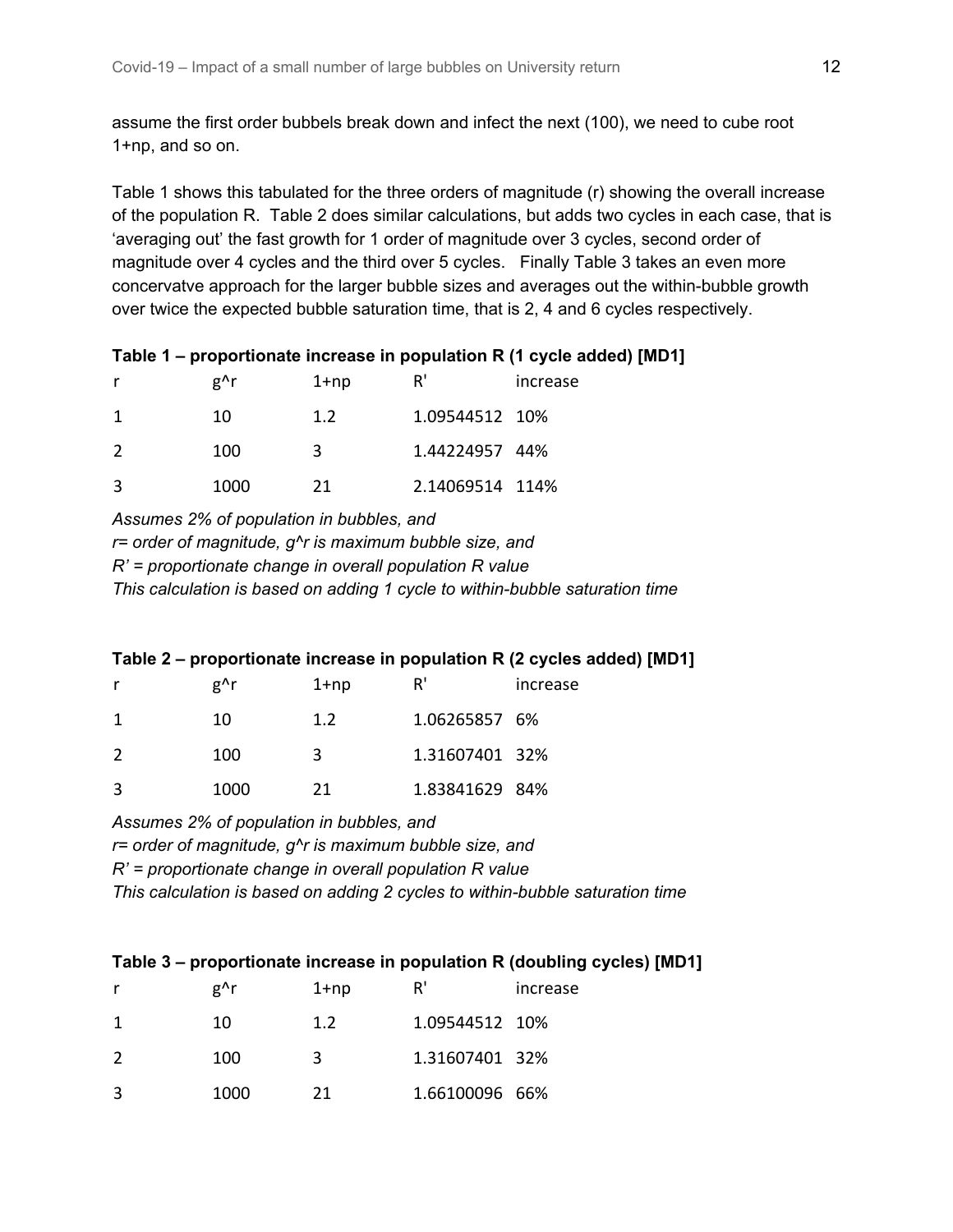*Assumes 2% of population in bubbles, and r= order of magnitude, g^r is maximum bubble size, and R' = proportionate change in overall population R value This calculation is based on double the within-bubble saturation time*

First note that the final figure in each table is the impact on the overall population R value, not just the rate of growth within the student population.

For bubbles of size 10 the impact on the overall population R factor is between 6 and 10% depending on the more or less concervative assumptions. These feel manageable, but of course not insubstantial if R is close to 1. However, if the small bubbles break and the effective bubble size becomes 100 (subject year group), then we are looking at societal increase of R of around 30%. That is if R would otherwise be 0.7, it will end up close to 1, and if it is 0.9, then the student body will tip it to an R of 1.2, which is quite fast societal growth (doubling every two weeks). The third order of magnitude is patently calamitous, multiplying the societal R factor by somewhere between an additional 50% and double its value without the student effect.

# 4. Computational models

In this section we consider two models.

The first (Section 4.1) uses discrete time dual SIR model (normal population and bubble groups) using two timing approximations.

The second (Section 4.2) uses a multi-generational SIR model for the individuals in groups, which means it does not need to use two-timing approximations and hence a simpler model conceptually, albeit harder to model analytically.

### 4.1 Dual population SIR model with two timing

For live data see:

[https://drive.google.com/file/d/1vCDc-p3DtInyZBoZxHub\\_nyKcHaSWUF8/view?usp=sharing](https://drive.google.com/file/d/1vCDc-p3DtInyZBoZxHub_nyKcHaSWUF8/view?usp=sharing) Note for this link may change, for permanent reference use [MD2].

This model uses two SIR populations. One corresponds to individuals in wider society, the other are groups as supra-individuals.

A normal (discrete) SIR model would be: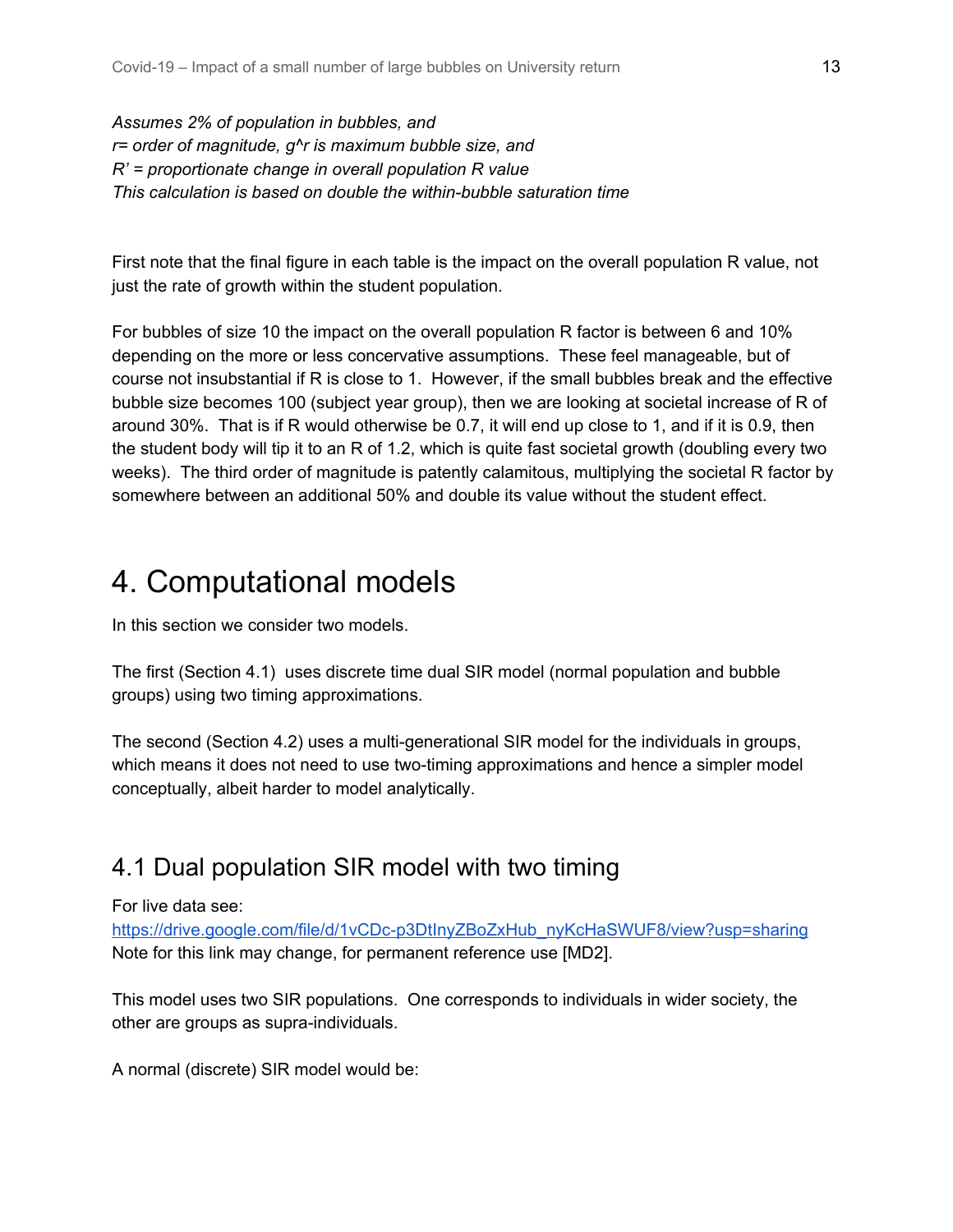C\_new = α I *fresh contaminations*  $\triangle S$  =  $-C$  new \* (S / P)  $\Delta I = C_{\text{new}}*(S/P) - \beta I$  $\triangle$  R =  $\parallel$  B I

Where  $\alpha$  is the infection rate,  $\beta$  is the recovery rate and P the overall population size. For for the simulations reported here  $β = 1$  is always used, which effectively means everyone recovers after a single cycle of modelling, a simplification that seems common in the literature as people either recover or are symptomatic and isolate relatively rapidly. In this case  $\alpha$  is the R factor for the normal population.

For the two cohorts we modify this to have two populations ( Sp, Ip, Rp ) for the normal population and ( Sg, Ig, Rg ) for the groups in bubbles. In this model a group is treated as a single supra-individual and so both infects n times as many people (where n is the bubble size) and is also infected n times as often (if any individual is infected, the whole group is).

That is this is a two timing model where we assume infection within the bubble is effectively instantaneous. This needs correcting (as we did in section 3.3 for the analytic models), to turn the modeling results into ones that relate to real world times and R values.

The two cohort discrete SIR model is therefore:

C new =  $-\alpha$  ( Ip + n Ig ) *fresh contaminations*  $\triangle$  Sp =  $-C_{\text{new}}*(Sp/P)$  $\Delta$  lp = C\_new \* (Sp / P) –  $\beta$  lp  $\triangle$  Rp =  $\beta$  Ip  $\triangle$  Sg =  $-C_{\text{new}} * n (Sg / P)$  $\Delta$  Ig = C\_new \* n (Sg / P) –  $\beta$  Ig  $\triangle$  Rg =  $\beta$  Ig

The model is run over 30 cycles of infection, which, taking into account two timing, is approximately a year (1 week  $\sim$  1 cycle) for n=10 and approximately two years for n=1000.

The model is run over a range of population R values from 0.7 to 3 and bubble sizes from 10,to 1000 and proportions of population in large bubbles between 0.5% and 10%. The ranges are broad to validate the robustness of the analytical early growth model in section 3.2. However even some of the unrealistic values, notably 10% for proportion in the large bubbles, would correspond to local conditions if not nationally..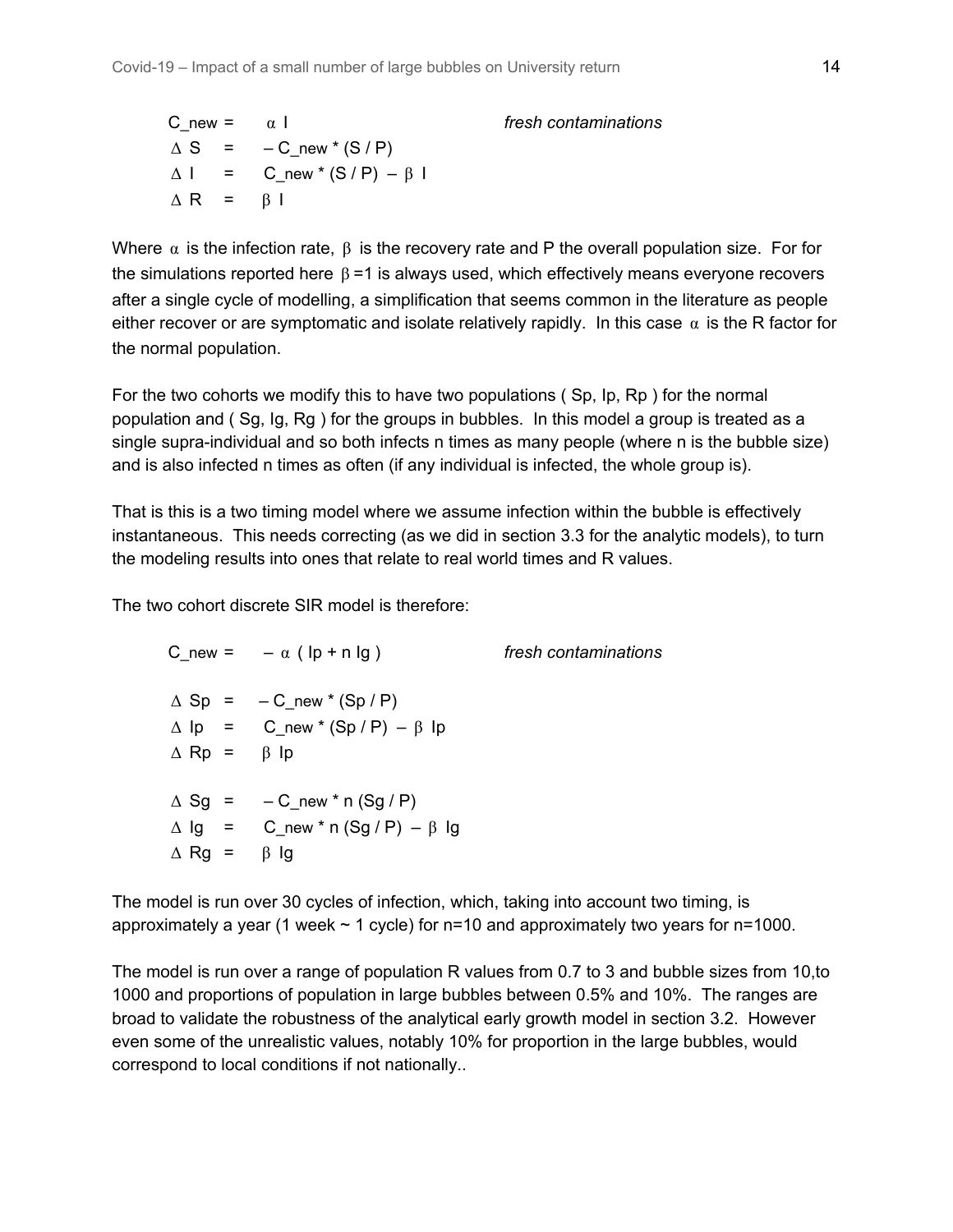Over all parameter values the initial effective population R value matches the analytic model to at least 4 digits (see tables in the results sheets on [MD2]). That is the effective population R is magnified by a factor of  $(1-(n-1)p)$  where p is the proportion in bubbles and n is the bubble size.

Looking in greater detail, while the multiplier changes continuously with the group size, in fact many of the overall impacts over the lifetime of the model saturate once the bubble size is around 50 (varying with R and %in bubbles).



**Figure 3. Saturation of overall mortality with different bubble size (R\_pop = 1.0 and p = 2%)**

This saturation is largely because the population in groups has been hit peak infection before the end of the simulation. See for example, Figure 4 for a small group size (n=10) where the infections are still growing linearly after 30 infection cycles  $($   $\sim$  6 months, an academic year), whereas in Figure 5 with a medium sized bubble (n=100) the bubbled population has been completely infected with virtually no new cases by cycle 10 (probably about 15-20 weeks given two timing adjustment) even with s smaller normal R factor (0.9).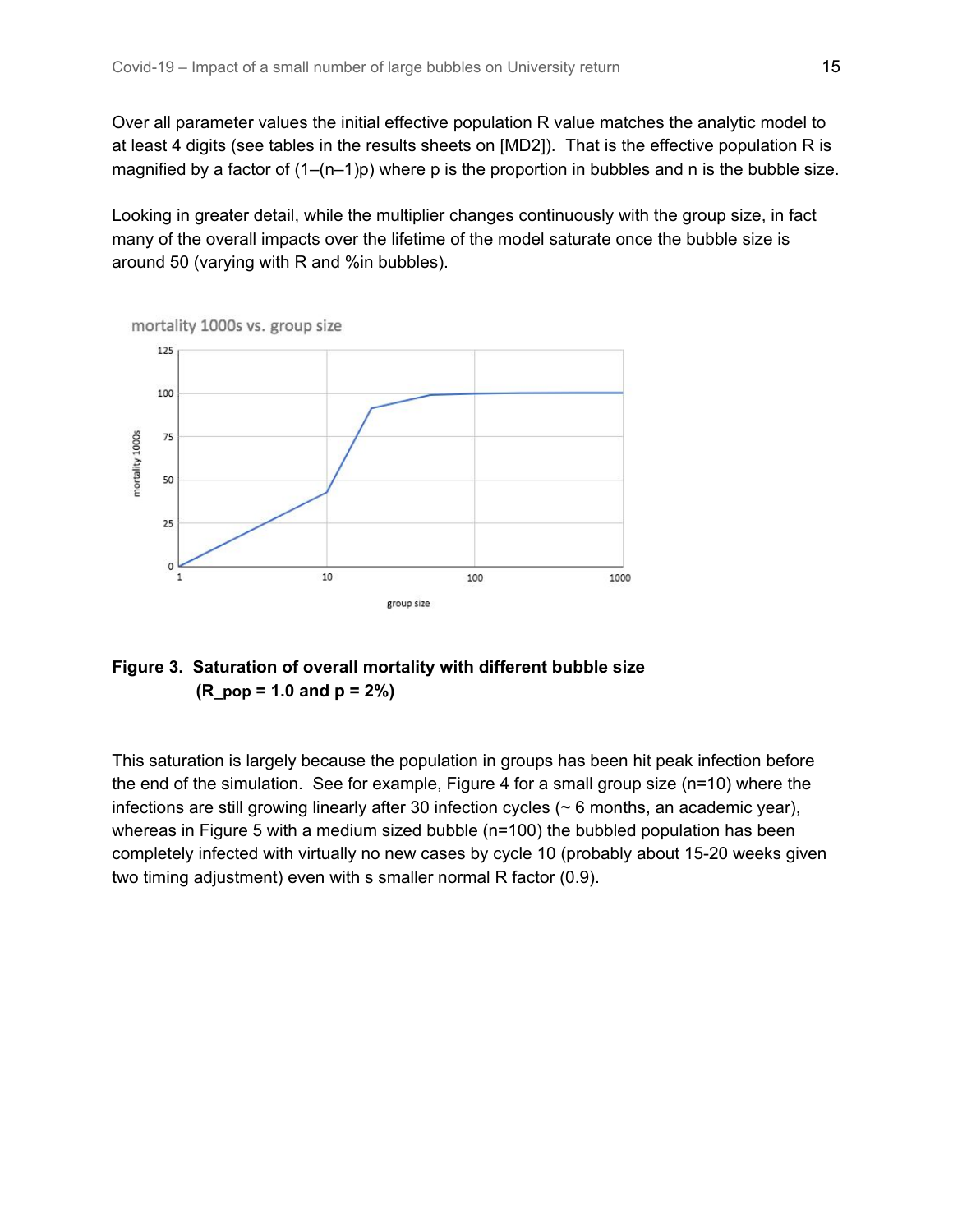

**Figure 4. Number of new student infections with R\_pop = 1.0 and group size of 10**



**Figure 5. Number of new student infections with R\_pop = 0.9 and group size of 100**

For the cases where there is saturation, the very rough calculations in Section 2.1 would be sufficient to estimate the overall impact.

These simulations emphasise how critical it is to maintain the smaller bubbles. If there is even relatively small breaking of these, the impact on societal mortality is disproportionately large.

Finally, it is worth noting the impact of breaking small bubbles is, not surprisingly, most serious when the societal R value is otherwise close to 1. Figure 6 shows excess mortality in the wider population (excluding students) for bubble size of 100 (class/year group) for different values of R. For larger R the disease is effectively epidemic anyway, so the impact of the universities is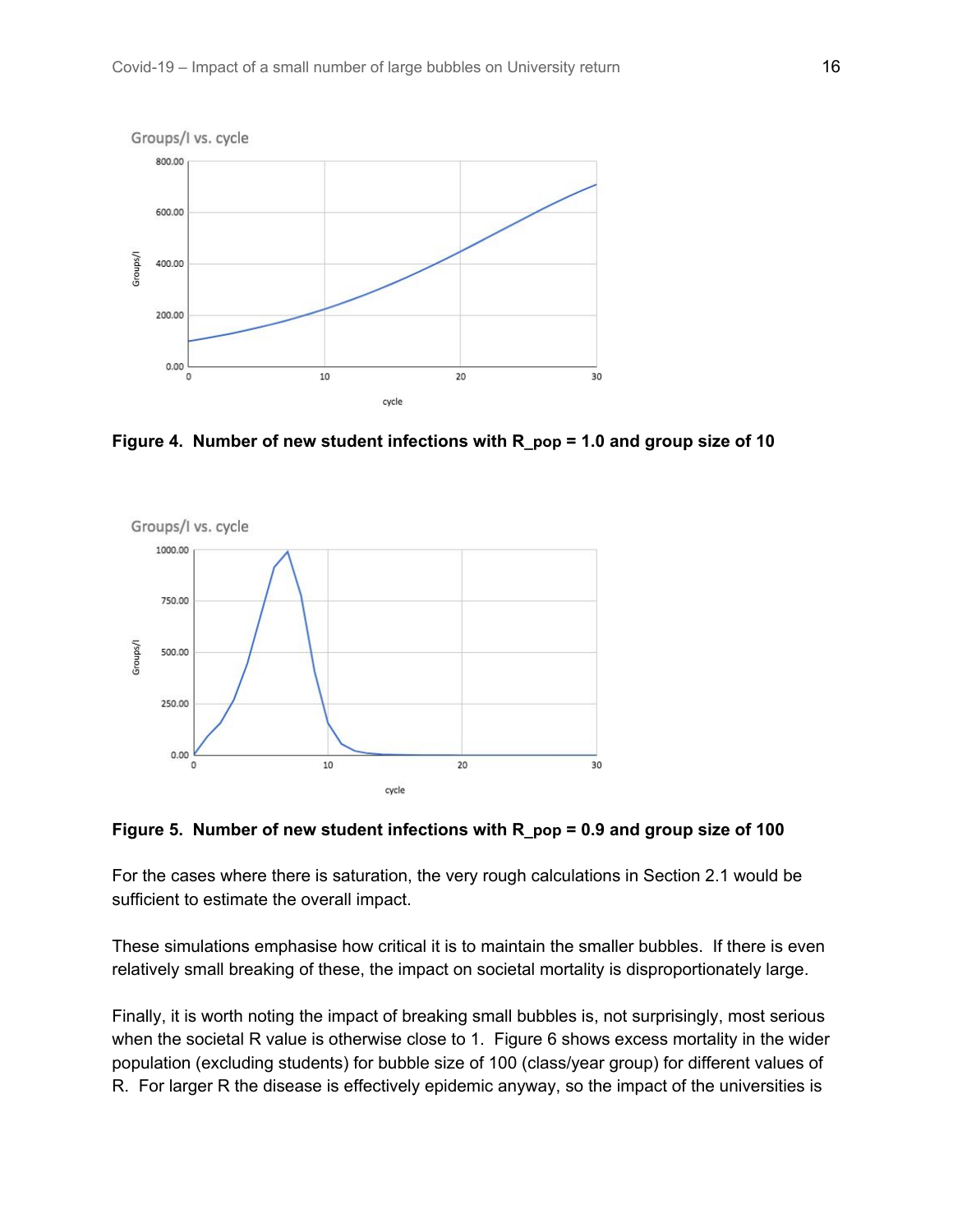inconsequential. For smaller R, the main infection is within the student body (who are likely to have low mortality rates) and the rest of society relatively untouched (although there may be local effects as noted in section 2.4).



**Figure 6. Excess mortality to medium university bubbles (n=100,p=1%), showing sensitivity for R near 1.**

### 4.2 Dual-cohort generational model (no two timing)

For live data see:

[https://docs.google.com/spreadsheets/d/1\\_GcLVkdsY3V3pY\\_LVWinWL5XXktXkWZ1CD148tsu](https://docs.google.com/spreadsheets/d/1_GcLVkdsY3V3pY_LVWinWL5XXktXkWZ1CD148tsu-s8/edit?usp=sharing)[s8/edit?usp=sharing](https://docs.google.com/spreadsheets/d/1_GcLVkdsY3V3pY_LVWinWL5XXktXkWZ1CD148tsu-s8/edit?usp=sharing)

Note for this link may change, for permanent reference use [MD3].

The two timing makes easier models, but adds some complexity when converting back to 'normal time. We will therefore validate this by using a model that is simpler to model computationally and closer to real transmissions.

We again use a two cohort discrete SIR model with (Sp, Ip, Rp) for the general population, but multiple infection generations for the individuals in bubbled groups (Sg, I1, I2, I3, I4, Rg). I1 represents the individuals who have been infected by general population transfer, including from individuals in other bubbles. I2 are those in the bubbles who have caught the disease from those in I1, etc.

We use a recovery rate  $(\beta)$  of 1 throughout.

C\_new =  $-\alpha$  ( $\ln + \ln + \ln 2 + \ln 3 + \ln 4$ ) *normal population contamination*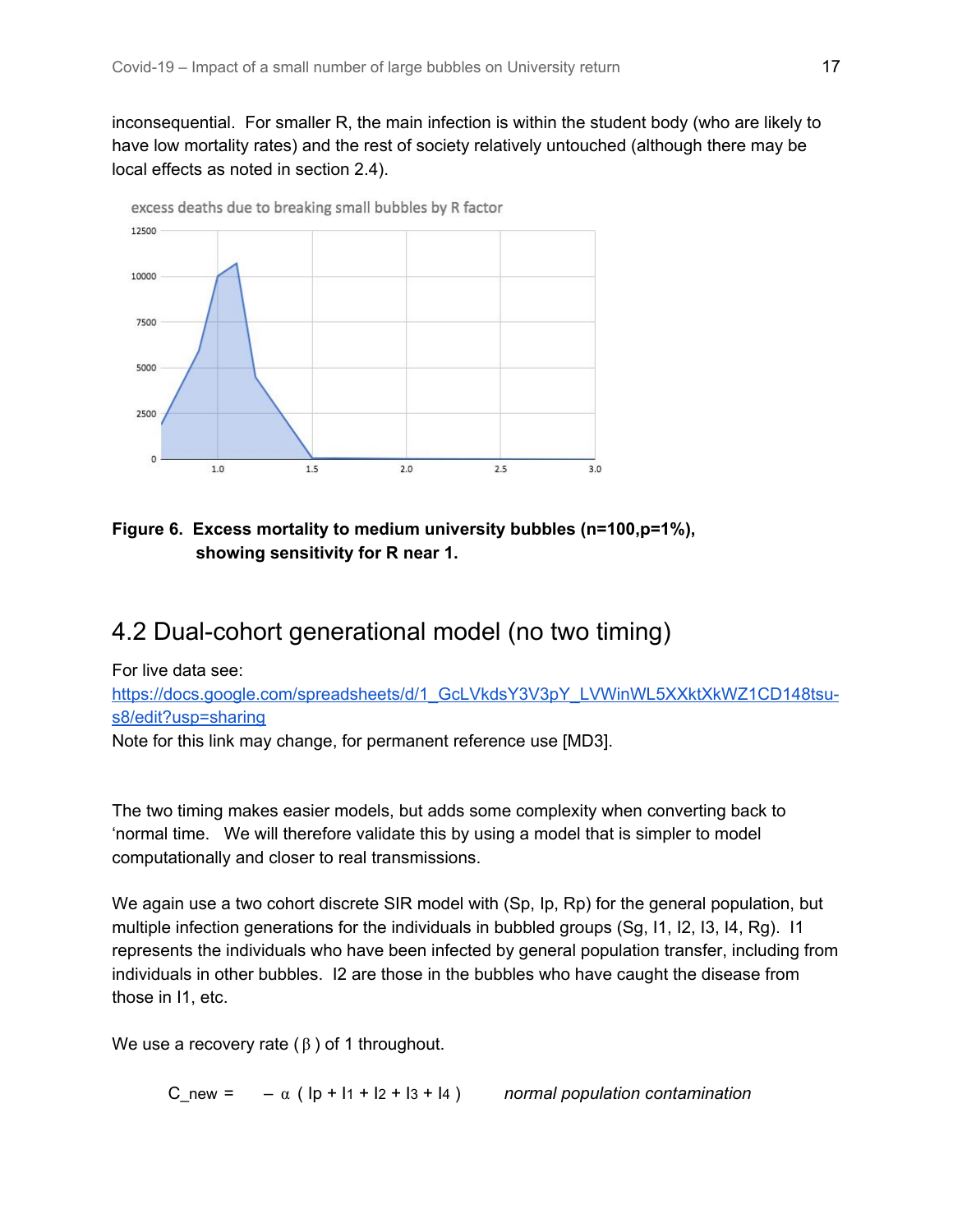$\triangle$  Sp =  $-C$  new \* (Sp / P)  $\triangle$  Ip = C new \* (Sp / P) – Ip  $\triangle$  Rp = Ip  $\triangle$  Sg =  $-C_{\text{new}} * n (Sg / P)$  $\Delta$  I1 = C\_new \* n (Sg / P) – I1  $\Delta$  |2 =  $n_1$  |1 – |2  $\Delta$  13 =  $n_2$  12 – 13  $\Delta$  14 =  $n_3$  13 - 14  $\triangle$  Rg =  $\vert 1 + \vert 2 + \vert 3 + \vert 4$ 

The model is not precisely comparable with the two-timing model as the time steps in this model correspond to normal infection time of the disease (approx  $\frac{1}{2}$  week) rather than stretched times and the R values are real R0.

However, the qualitative behaviour is similar, as can be seen from figures 7–10, which parallel figures 3–6.

First in figure 7, we see that the excess mortality due to different bubble sizes grows and then saturates rapidly. That is, if the initial bubble size is 10, then even a small number of 'broken' bubbles is enough to make dramatic differences in societal mortality. By the time this has reached typical subject year-group size (60-200 students), the impact is nearly as bad as complete runaway infection across campus.



**Figure 7. Generational model – Saturation of overall mortality with different bubble size (R\_pop = 1.0 and p = 2%)**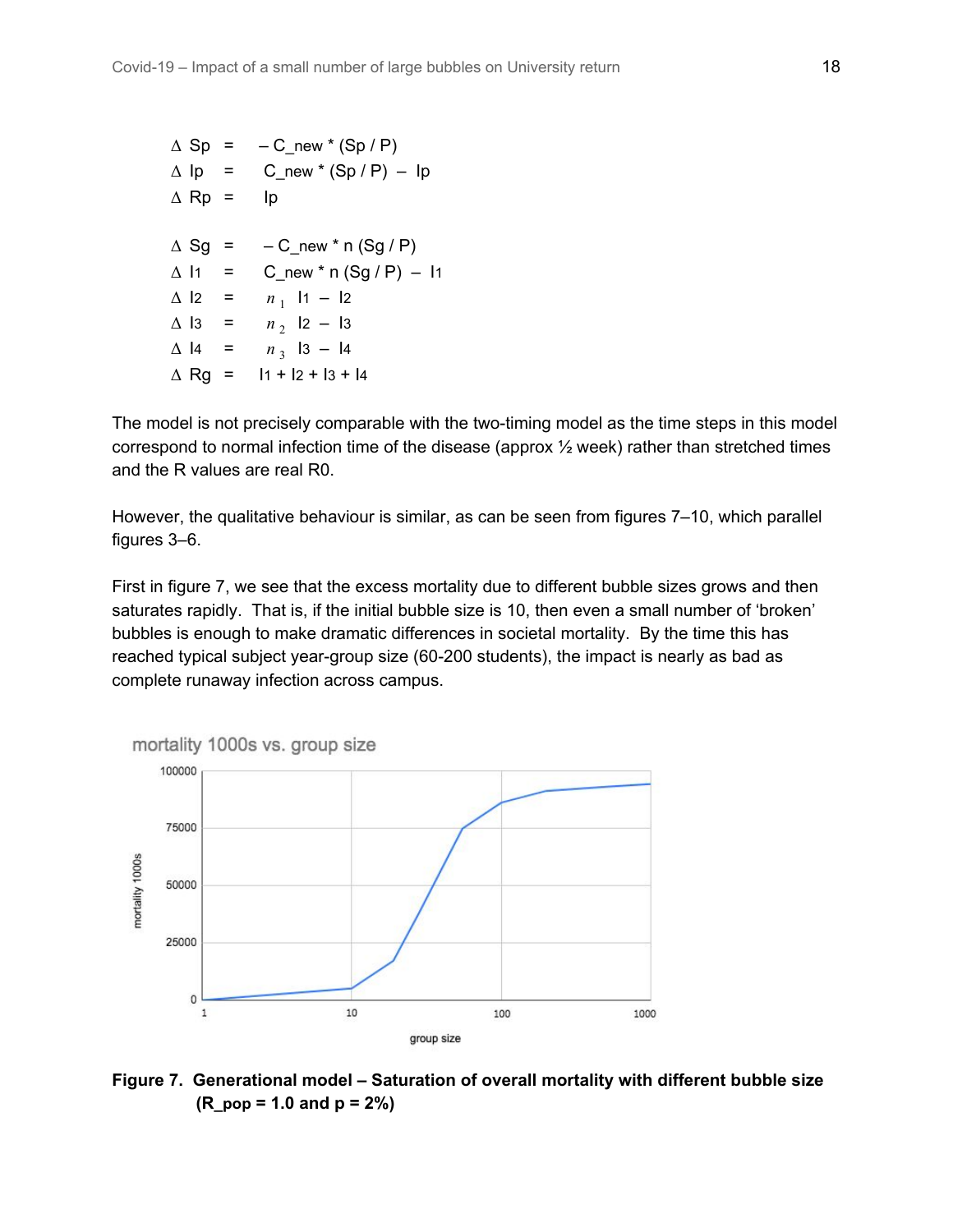The reason for this dramatic effect is evident if we look at new student infections. Just as in the two timing model in section 4.2, student infections continue to grow throughout the year when the bubble size is 10 (figure 8). This is increasing the societal R value, but in a relatively constrained manner. In sharp contrast a bubble size of 100 (figure 9), even with a lower initial R value, leads to an uncontrolled 'wave' which effectively means the entire student body has been infected by the end of the first term. Even if there is no direct student-student transmission between bubbles, the town–gown feedback loop in figure 4 can lead to sufficient bubble–bubble transmission given the large within-bubble magnification..



**Figure 8. Number of new student infections with R\_pop = 1.0 and group size of 10**

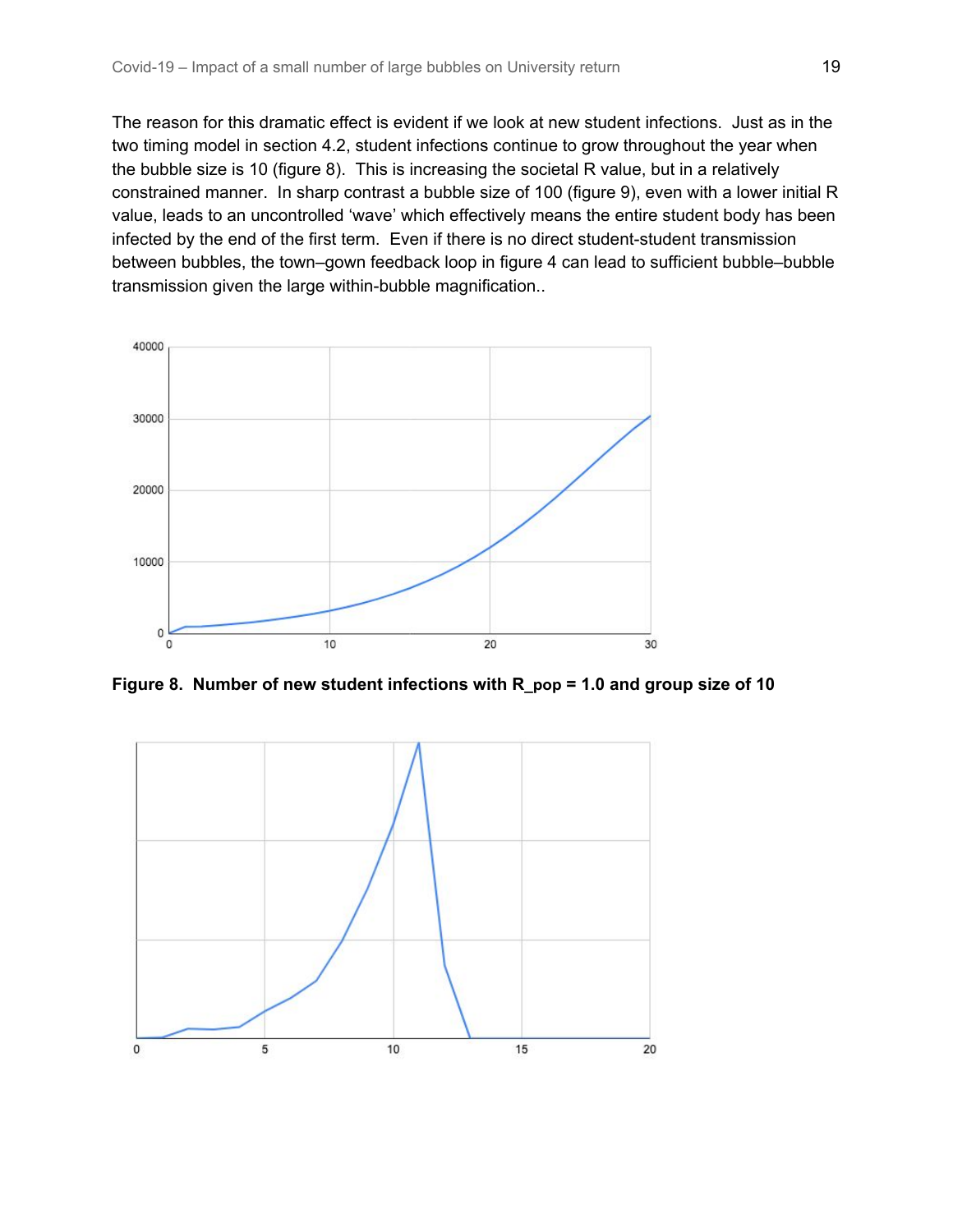#### **Figure 9. Generational model – Number of new student infections with R\_pop = 0.9 and group size of 100 (p=2%)**

We also see that, like the two-timing model, the impact of larger student bubbles is most dramatic for R values near 1. For larger values of R there is effectively runaway societal infection anyway.



#### **Figure 10. Generational model – Excess mortality to medium university bubbles (n=100,p=1%), showing sensitivity for R near 1.**

As in the discussion of previous models the large mortality figures would be unlikely to materialise as there would be local or campus lockdowns, but effectively they indicate situations where the student body is causing substantial impact on the surrounding community.

### 4.3 Unforeseen modelling outcomes – societal cumulation and freshers' flu

While the generational model validated the qualitative features of the two-timing model, there were two surprises, both of which included effects that were larger than expected.

- 1. Larger and longer lasting impact outside the student body
- 2. Larger than expected effective population-wide R factor

On the first point, one might imagine that the student body would become a fast-growing sub-population that then seeds the wider population. However, the proportion of cases outside the student body grew faster than this would initially suggest. The reason for this is that unless R is very small, the impact of 'seed' infections from the student community is cumulative – each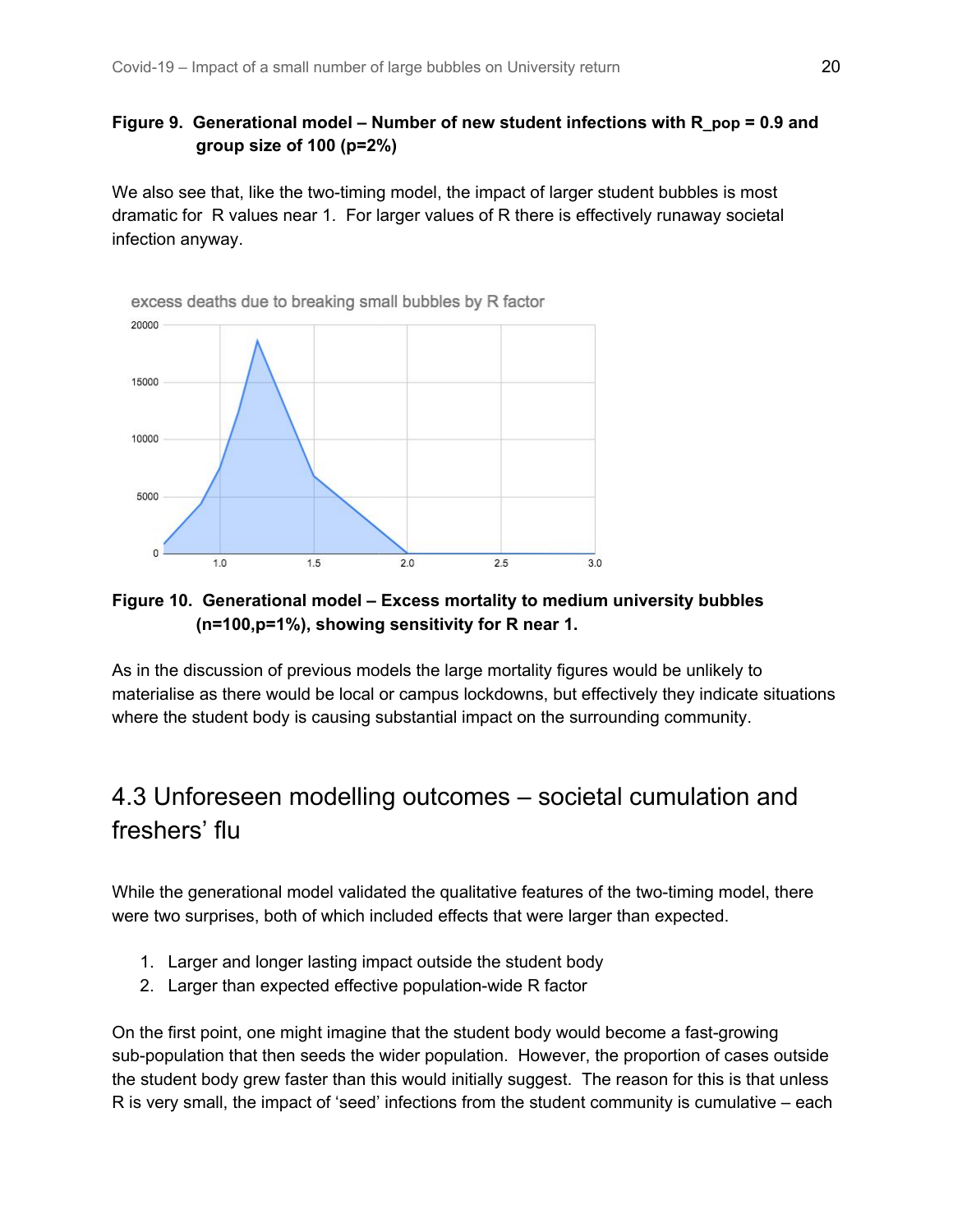initially infected person infects R others, etc until there are eventually (1/(1-R)-1) additional population cases due to a single infected student. This accumulating population case load then re-infects other bubbles. This (in retrospect obvious!) insight allows the robust back-of-the-envelope style calculations of section 2.1.

On the second point, recall that the analytic modelling suggests that the bubbled student population will increase the effective population R by a factor of 1+np where n is the bubble size and p the proportion of the population in bubbles  $\langle 2\%$  for university students). However, this model uses a two-timing approach that is looking at 'slow' time where each unit of model time is several disease infection cycles. In section 3.3 this slower time is taken into account leading to a final figure of  $\sqrt[n+1]{1 + np}$  , still catastrophically large for bubble sizes greater than a dozen or so.

However, the generational model is using real time units where 1 unit = 1 cycle of viral infection. The effective R value should therefore be closer to this corrected value, but, in fact, for small np is virtually identical to 1+np. This is substantially larger than expected. However, this large value of Reff decays over time and is only at the unexpectedly high rate near the beginning of the infection.

Closer examination of the model step-by-step outputs shows that this is due to the fact that initially infected students will tend to be uniformly spread amongst the bubbles and the high transmission *within* the bubbles means a near instant multiplication of the infected number of students by the bubble size. This is effectively the Covid-19 equivalent of fresher's flu. Note that this early surge is based solely on multiplication within social/study bubbles and doesn't take into account additional factors such as first year students' natural tendency to grow social contacts in the first few weeks of term.

This Covid-19 freshers' flu-like surge suggests that on campus testing and track and trace will need to be established very rapidly.

# 5. Summary and Further Work

There is a real potential for the return of students to Universities to cause substantial spikes in Covid-19 cases leading to additional deaths and local or even national lockdown. One suggested solution is the assignment of students to social/study bubbles of around 10 students encompassing all face-to-face accommodation, socialisation and learning activities. This paper has examined the sensitivity of this if bubble boundaries are breached leading to larger effective bubbles, say throughout the year group within a subject area. Analytic modelling and two different forms of computational model all suggest that the impact of larger bubbles is profound. Emphasizing both the importance of strict adherence and also mitigating measures such as extensive within–university testing.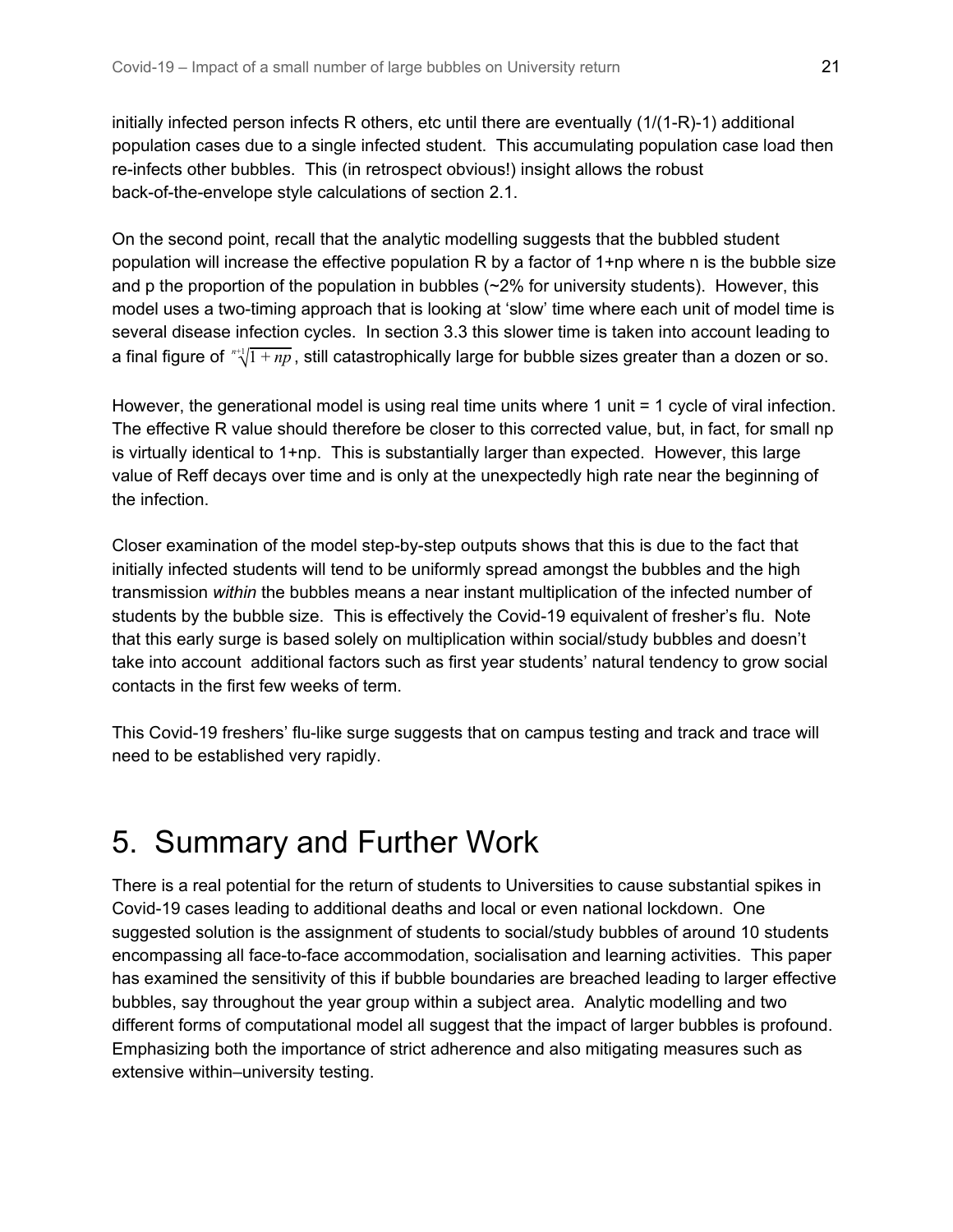The models used are relatively simple, but for that reason likely to be robust in terms of their qualitative behaviour. However, there is clearly a need for more detailed modeling for a number of reasons:.

- 1. exploration of sporadic features The models used all use average infection rates, but it is also likely that the bubbles will increase variation, that is lead to sporadic outbreaks. These long tail effects (small numbers of large events) may be harder to control and lead to greater risk [CT20]
- 2. geographic locality The models are based on uniform mixing outside of the bubbles, whereas real student populations are often a larger than average proportion of the local community (as high as 50% in St Andrews, see section 2.4).
- 3. Intervention modelling Understanding the phenomena can help suggest fruitful intervention strategies, but more detailed modelling could help model the impact of specific interventions such as track-and-trace, especially in the presence of the above effects (1&2).

# Models and data

- [MD1] Correcting two-timing effects. *Covid-19 related working papers.* <http://alandix.com/academic/papers/Covid-WPs-2020/>
- [MD2] Sensitivity to rapid growth of subgroups. *Covid-19 related working papers.* <http://alandix.com/academic/papers/Covid-WPs-2020/>
- [MD3] Covid grouping cohort model.. *Covid-19 related working papers.* <http://alandix.com/academic/papers/Covid-WPs-2020/>

# References

- [BBC20] Robert Cuffe (2020). *Coronavirus: How many people have died in the UK?* BBC News, 12 May 2020. (accessed 10/7/2020) <https://www.bbc.co.uk/news/health-52623141>
- [CT20] Cirillo, P., Taleb, N.N. Tail risk of contagious diseases. Nat. Phys. 16, 606–613 (2020). https://doi.org/10.1038/s41567-020-0921-x
- [Do20] Peter Dolton (2020). *The COVID-19 pandemic is causing a crisis in the UK universities*. VoxEU. 31 May 2020

<https://voxeu.org/article/covid-19-pandemic-causing-crisis-uk-universities>